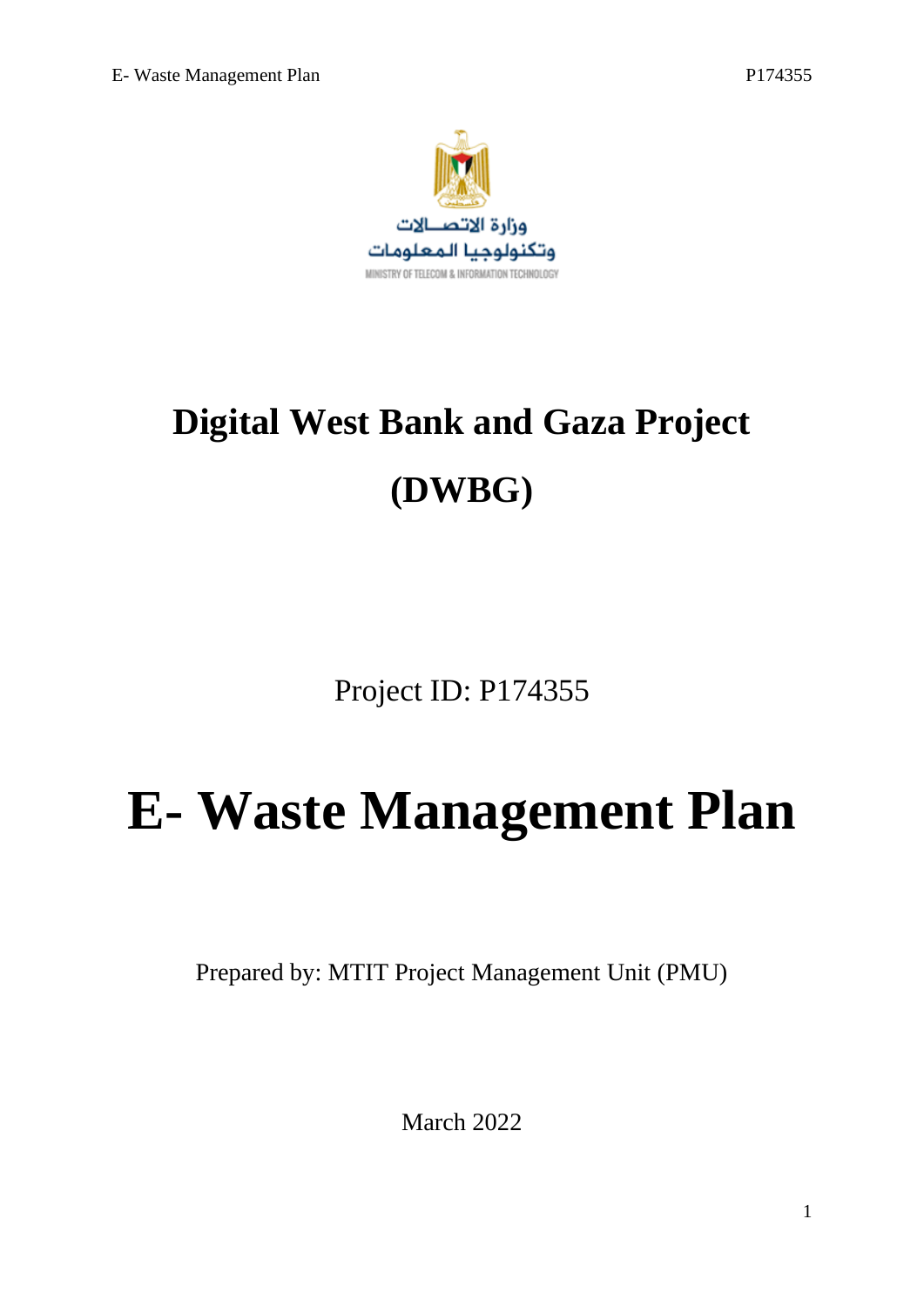# Contents

| 1. |                                                                                   |  |  |  |  |
|----|-----------------------------------------------------------------------------------|--|--|--|--|
| 2. |                                                                                   |  |  |  |  |
| 3. |                                                                                   |  |  |  |  |
| 4. |                                                                                   |  |  |  |  |
| 5. |                                                                                   |  |  |  |  |
| 6. |                                                                                   |  |  |  |  |
| a. |                                                                                   |  |  |  |  |
| b. |                                                                                   |  |  |  |  |
| c. |                                                                                   |  |  |  |  |
| d. |                                                                                   |  |  |  |  |
| e. |                                                                                   |  |  |  |  |
| f. |                                                                                   |  |  |  |  |
| 7. |                                                                                   |  |  |  |  |
| 8. |                                                                                   |  |  |  |  |
|    |                                                                                   |  |  |  |  |
|    |                                                                                   |  |  |  |  |
|    |                                                                                   |  |  |  |  |
|    | ANNEX IV: Good International Industry Practices Relevant to the Project's E-waste |  |  |  |  |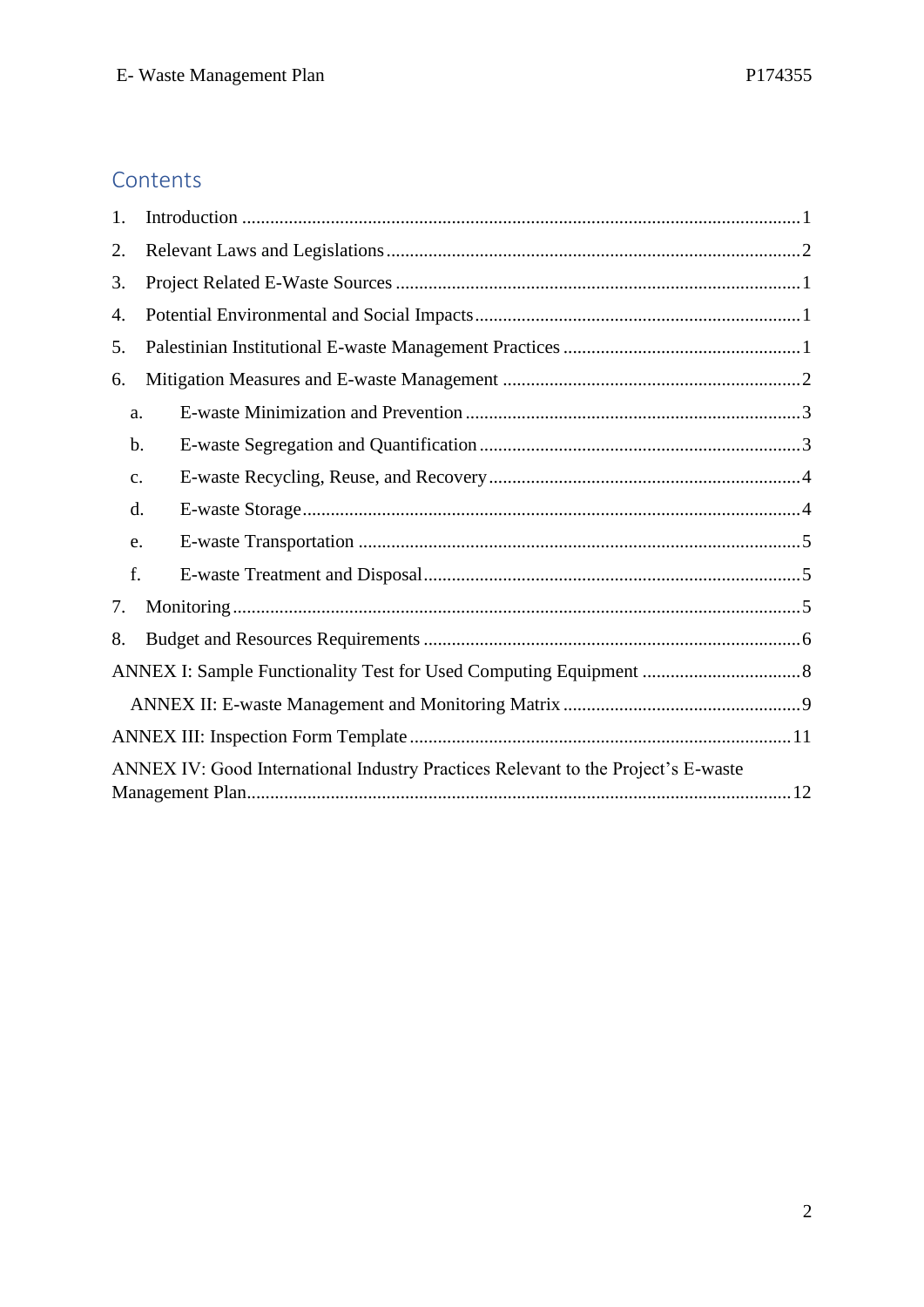# <span id="page-2-0"></span>1. Introduction

The Digital West Bank and Gaza (DWBG) project, being implemented by the Ministry of Telecommunication and Information Technology (MTIT), will seek to produce concrete and tangible results for the Palestinians through (a) increase access to high-speed broadband services, (b) boost digital response, recovery, and resilience from shocks, such as Coronavirus (COVID-19), and (c) increase access to selected E-government services.

The project, which is funded by the World Bank, is designed to reflect environmental and social considerations as required by national laws and regulations such as the Palestinian Environmental Law, the Palestinian Health Law, and the Palestinian Labor Law. Additionally, the project is guided by the World Bank's Environmental and Social Framework (ESF), and its Environmental and Social Standards (ESSs). As such and based on the ESF requirements for project proponents (i.e., MTIT), and as required under the applicable ESSs to the project, an Environmental and Social Management Framework<sup>1</sup> has been prepared for the project which details the expected environmental and social potential impacts, proposed mitigation measures, screening methodology, and applicable ESSs among others.

Electric and Electronic Waste, or E-waste, is an informal name for electrical and electronic products nearing the end of their "useful life." Computers, televisions, stereos, copiers, and fax machines are common electronic products. For this project such waste can include servers, modems, computers, monitors, and other electronic devices. Many of these products can be reused, refurbished, or recycled. However, electronic discards are one of the fastest growing segments of the Palestinian waste stream<sup>2</sup>.

Out of the identified potential environmental and social risks in the ESMF is the generation and management of E-waste which requires its own E-waste Management Plan (E-WMP). Therefore, this E-waste Management Plan shall serve as a guidance document for MTIT and its Project Management Unit (PMU) to meet the challenges for providing a safe, environmentally sound, and unified response for E-waste management. The goal of the E-waste Management Plan is to protect human health and the environment while complying with applicable local regulatory requirements.

This plan involves the tracking of E-waste resulting or associated with the activities of the DWBG Project from the point of generation through its final disposition. MTIT and the project

<sup>1</sup> https://documents1.worldbank.org/curated/en/149331615214881212/pdf/Environmental-and-Social-Management-Framework-ESMF-Digital-West-Bank-amp-Gaza-P174355.pdf

<sup>&</sup>lt;sup>2</sup>Final Report on The Development of a National Master Plan for Hazardous Waste Management for the Palestinian National Authority:

https://environment.pna.ps/ar/files/Part\_one\_Final\_Report\_on\_The\_Development\_of\_a\_National\_Master\_Plan\_ for\_Hazardous\_Waste\_Management\_for\_the\_Palestinian\_National\_Authority\_en.pdf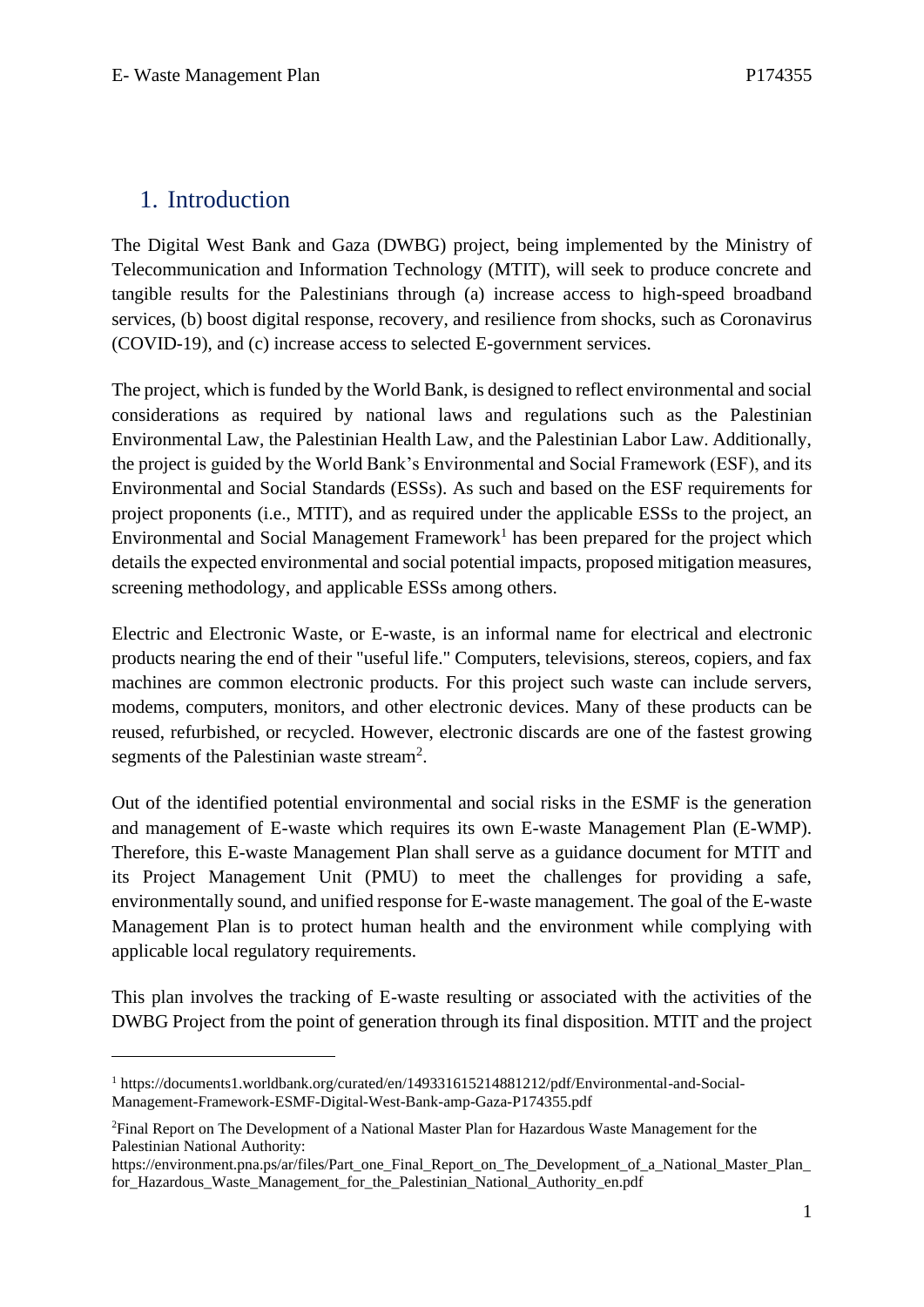stakeholders shall avoid the generation of e-waste where possible and adopt the (4 Rs) principle; Reduce, Reuse, Recycle and Recover. Where waste generation cannot be avoided, the project shall minimize the generation of waste, and reuse, recycle and recover waste in a manner that is safe for human health and the environment. Where waste cannot be reused, recycled, or recovered, e-waste shall be treated, destroyed, or disposed of in an environmentally sound and safe manner that includes the appropriate control of emissions and residues resulting from the handling and processing of the waste material. All Project Workers<sup>3</sup> involved in any waste management process must read and have a thorough knowledge of the procedures contained within this guidance document.

# <span id="page-3-0"></span>2. Relevant Laws and Legislations

#### **The Palestinian Environmental Law (PEL) - 1999**

The PEL does not include specific clauses for the definition and management requirements of E-waste. According to the definition of hazardous waste in the PEL, E-waste is hazardous waste. Hence, all aspects addressed in the legal and institutional framework of hazardous waste applies to the E-Waste. There are no special articles on E-waste<sup>4</sup>.

#### **The Basel Convention on the Control of Transboundary Movements of Hazardous Wastes and Their Disposal**

Palestine have joined the Basel Convention in April 2015; the Basel convention aims to reduce hazardous waste generation and to promote environmentally sound management of hazardous wastes despite the place of disposal. Additionally, the Basel convention provisions the restriction of transboundary movements of hazardous wastes except where it is perceived to be in accordance with the principles of environmentally sound management. The convention provides a regulatory system applying to cases where transboundary movements are permissible.

#### **Palestinian Cabinet Decree on the Management of Hazardous Waste – No. 6, 2021**

The decree sets the basis for the management and treatment of hazardous waste, it imposes licensing and environmental approval procedures for hazardous waste management facilities and activities. The decree sets forward the storage, segregation, and treatment requirements for hazardous waste. The decree additionally defines the requirements for the transportation of hazardous waste, and in line with the Basel Convention, prohibits the export or import of hazardous waste without obtaining the proper permits under specified conditions.

<sup>3</sup> ESS2: Labor and Working Conditions, Paragraphs 3-8:

https://thedocs.worldbank.org/en/doc/837721522762050108-

<sup>0290022018/</sup>original/ESFFramework.pdf#page=45&zoom=80

<sup>4</sup> Country Report on the Solid Waste Management in Occupied Palestinian Territories, April 2014: http://environment.pna.ps/ar/files/Country%20report%20on%20the%20solid%20waste%20management.pdf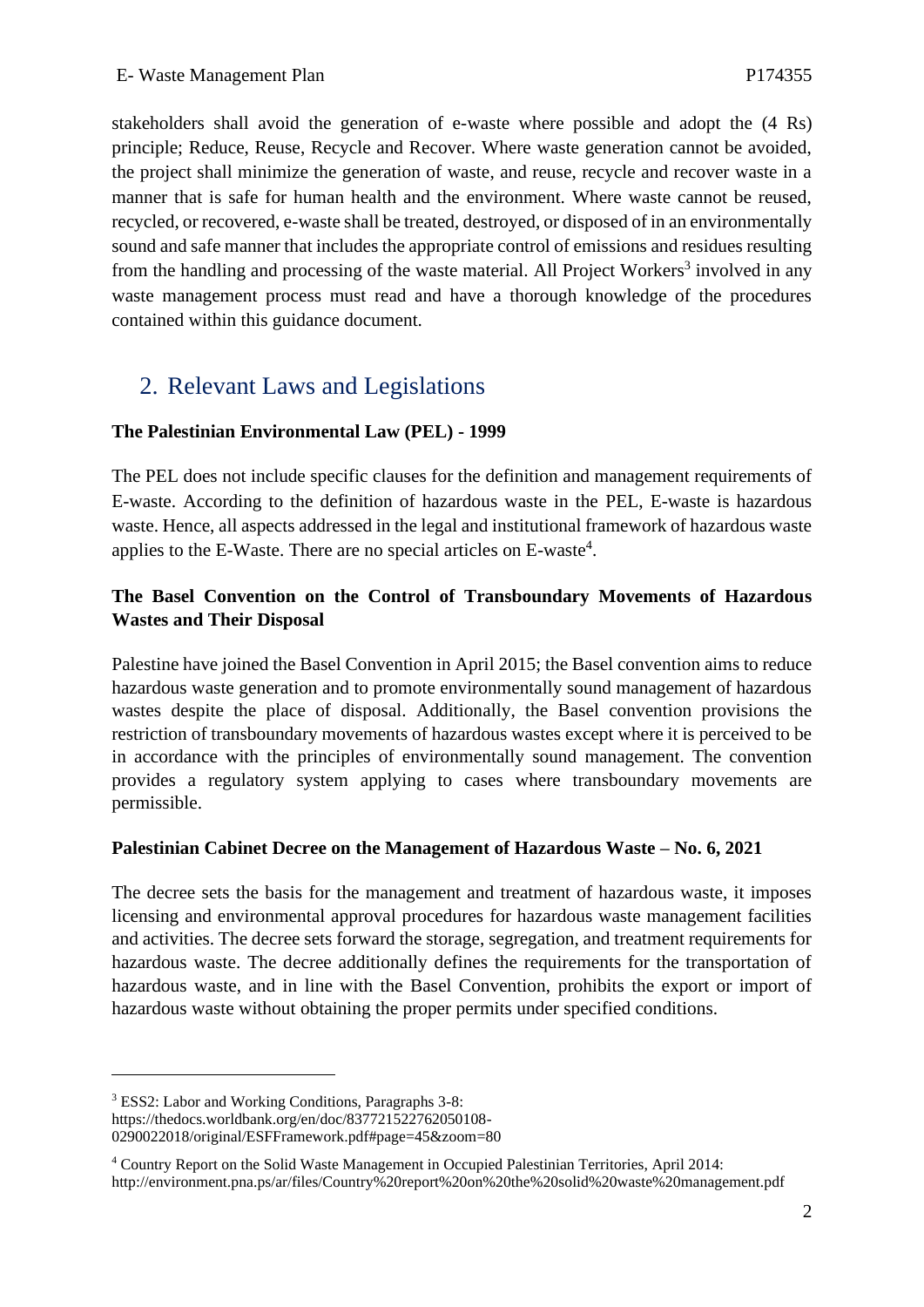#### **Palestinian Cabinet Decree on Adopting the General Policy for the Disposal and Treatment of Electronic Waste – June 2021 (02/113)**

This decree sets the requirements for the management and disposal of e-waste generated from governmental and public institutions and provides the definition of e-waste as hazardous waste. The decree sets forward the collection, storage, transportation, auctioning, and disposal requirements.

This decree defines the e-waste management required from MTIT, and other ministries and public institutions for the e-waste generated from their operations. As it is the main policy targeting e-waste management, its requirements have been incorporated in this project specific E-waste Management Plan, and a further description of the decree is provided in chapter 5.

#### **World Bank ESS3: Resource Efficiency and Pollution Prevention and Management**

ESS3 contains provisions on the management of hazardous and non-hazardous wastes under section B. It sets the borrowers' requirements under World Bank funded projects to minimize the generation of waste, reuse, recycling, and recovery of waste in a safe manner. If the aforementioned is not possible at all or in part, ESS3 requires borrowers to dispose of the waste in an appropriate manner that include control of emissions and residues resulting from the handling and disposal process of the waste material. ESS3 requires that if the generated waste is considered hazardous, the borrower shall comply with the existing requirements for management in line with national requirements, international conventions and (Good International Industry Practices (GIIP).

#### **World Bank Environmental, Health, and Safety (EHS) Guidelines – General EHS Guidelines<sup>5</sup>**

The EHS guidelines define hazardous waste as one sharing the properties of hazardous material (e.g., ignitability, corrosively, reactivity, etc.…) among other physical, chemical, or biological characteristics that may pose potential health risks. Hazardous waste in terms of this document are ones that are also classified as "hazardous" by local regulations. The EHS guidelines define the practices required from facilities that generate and store waste which include avoidance and minimization, and where waste generation cannot be avoided but has been minimized, recovering and reusing waste, and where this cannot be implemented, reusing, treating, destroying and disposing of it in an environmentally sound manner. The EHS guidelines contain specific measures for the management of hazardous waste that include compliance with local and international regulations, ensuring contracting reputable and legitimate enterprises for the management of hazardous waste. In addition to general waste management measures on waste prevention, reuse, recycling, treatment, disposal, storage, transportation, and monitoring.

<sup>5</sup> [https://documents1.worldbank.org/curated/en/157871484635724258/pdf/112110-WP-Final-General-EHS-](https://documents1.worldbank.org/curated/en/157871484635724258/pdf/112110-WP-Final-General-EHS-Guidelines.pdf)[Guidelines.pdf](https://documents1.worldbank.org/curated/en/157871484635724258/pdf/112110-WP-Final-General-EHS-Guidelines.pdf)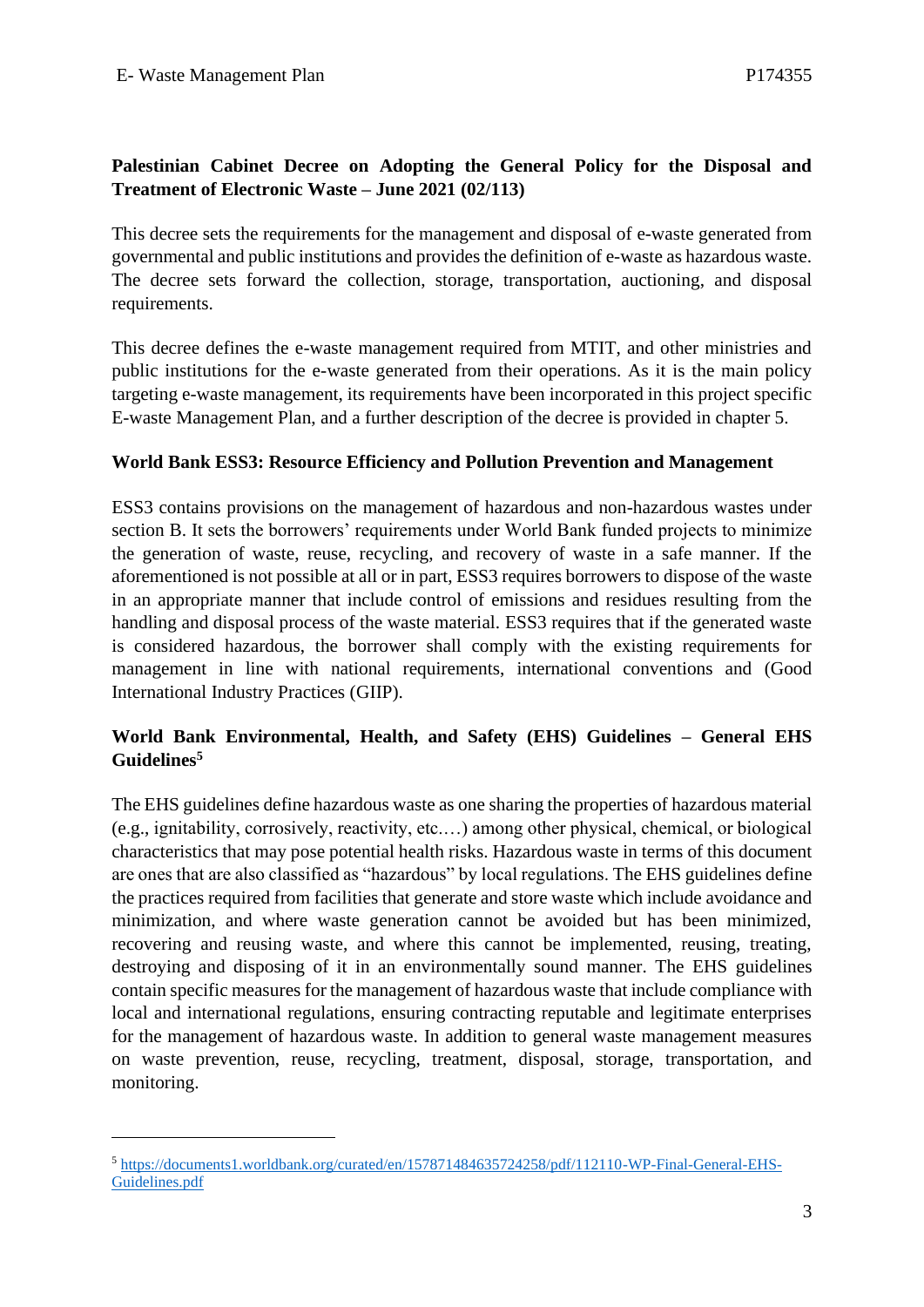# 3. Project Related E-Waste Sources

Mainly under components 2 and 3 of the DWBG Project, infrastructure and connectivity activities including the upgrade, fitting of new, or replacing electrical and electronic equipment for the Emergency Response Center and the post offices with upgraded broadband services which could result in the generation of e-waste. As such, the activities under the project's components could include the generation of e-waste consisting of servers, computers, routers, and cabling, among others. The following table includes the types and estimated amounts of e-waste that could result from the implementation of the project activities, as well as the new electric & electronic equipment that will be procured through the project, which at their End-of-Life Cycle could become e-waste.

<span id="page-5-0"></span>

| Component                                                                                    | Sub-Component                                                                              | Activity                                                                                                                                  | Expected Types of E-waste<br>Associated with the<br>Implementation of the Sub-<br>component | Expected types of<br>Electric / Electronic<br>Equipment to be<br>procured throughout<br>the Sub-component | Expected<br><b>Volumes</b>                                                                                                                                                          |
|----------------------------------------------------------------------------------------------|--------------------------------------------------------------------------------------------|-------------------------------------------------------------------------------------------------------------------------------------------|---------------------------------------------------------------------------------------------|-----------------------------------------------------------------------------------------------------------|-------------------------------------------------------------------------------------------------------------------------------------------------------------------------------------|
| 1:<br>Component<br>Enabling Legal and<br>Regulatory<br>Environment<br>for<br>Digital Economy | $1.1 -$<br>Strengthening<br>development<br>of<br>key institutions of<br>digital<br>economy | The<br>Establishment<br>of the Telecom<br>Regulatory<br>Authority<br>(TRA) and<br>the<br>of<br>purchase<br>equipment,<br>hardware,<br>and | None                                                                                        | Laptops: $\sim$ 30<br>$PCs$ : ~ 20<br>Monitors: $~50$<br>Printers: $\sim 10$                              | <b>LAPTOPS:</b><br>$0.33$ m x $0.25$ m<br>0.02<br>m<br>$\mathbf{X}$<br>$\equiv$<br>m <sup>3</sup><br>0.001650<br>laptop<br>$30 * 0.00165$ m <sup>3</sup><br>$= 0.05$ m <sup>3</sup> |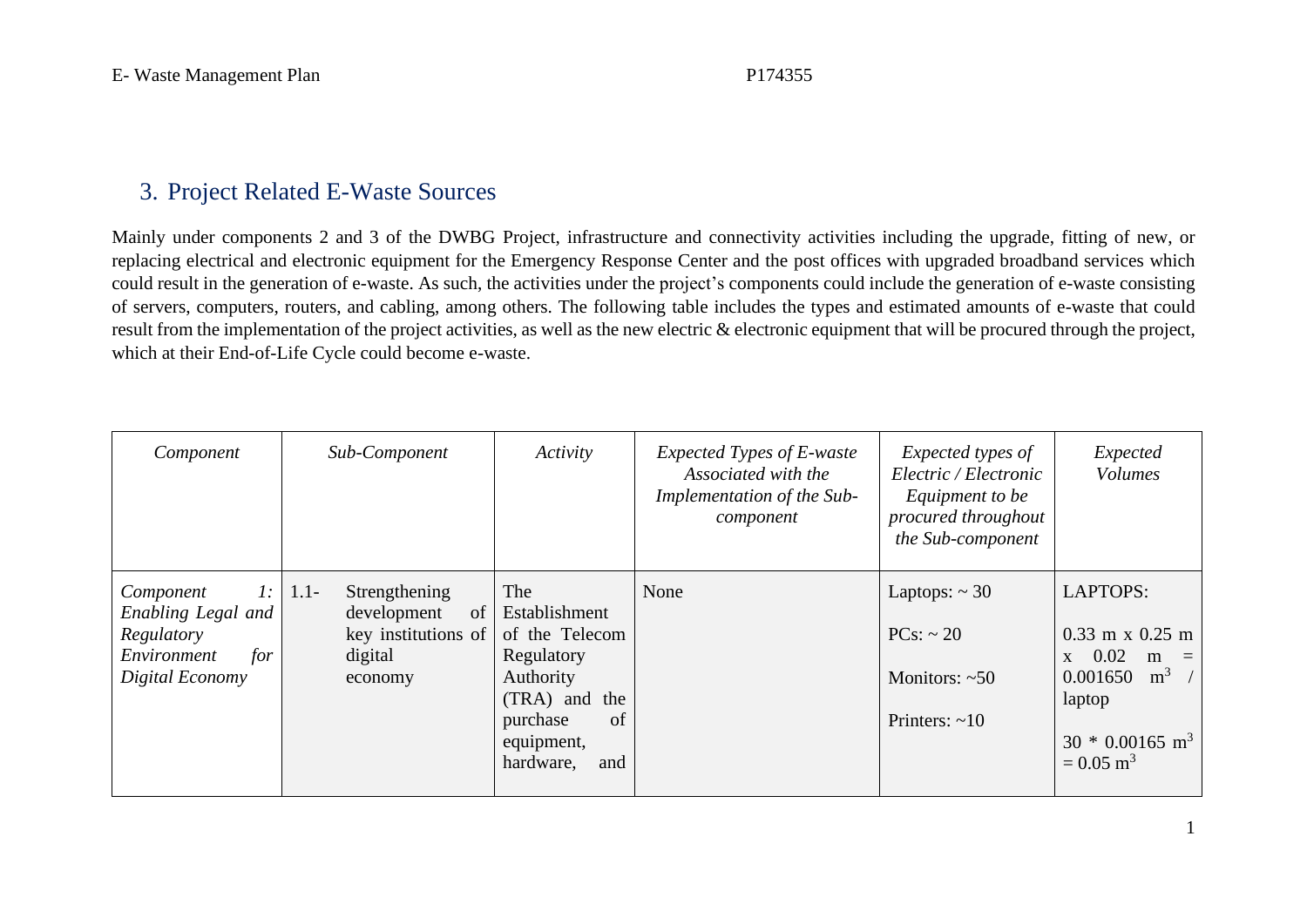|  | software  | Mouse + Keyboard: | PC (Mid-tower                                                                        |
|--|-----------|-------------------|--------------------------------------------------------------------------------------|
|  | solutions | ~50               | standard ATX)                                                                        |
|  |           | Projector: $~2$   | $0.2m$ x $0.45m$ x<br>$0.45m = -0.04$<br>m <sup>3</sup>                              |
|  |           |                   | 20 PC x $0.04 =$<br>$0.8 \text{ m}^3$                                                |
|  |           |                   | <b>MONITORS:</b>                                                                     |
|  |           |                   | $\approx$ 24 inch = 0.54 x<br>$0.3 \times 0.02 \text{ m} =$<br>$0.00324 \text{ m}^3$ |
|  |           |                   | $0.00324 \text{ m}^3 \times 50$<br>$= 0.16$ m <sup>3</sup>                           |
|  |           |                   | PRINTERS:                                                                            |
|  |           |                   | $0.55$ x $0.55$ x $0.4$<br>$m = 0.12 m3$                                             |
|  |           |                   | $10 x 0.12 m3 =$<br>$1.2 \text{ m}^3$                                                |
|  |           |                   | MOUSE:                                                                               |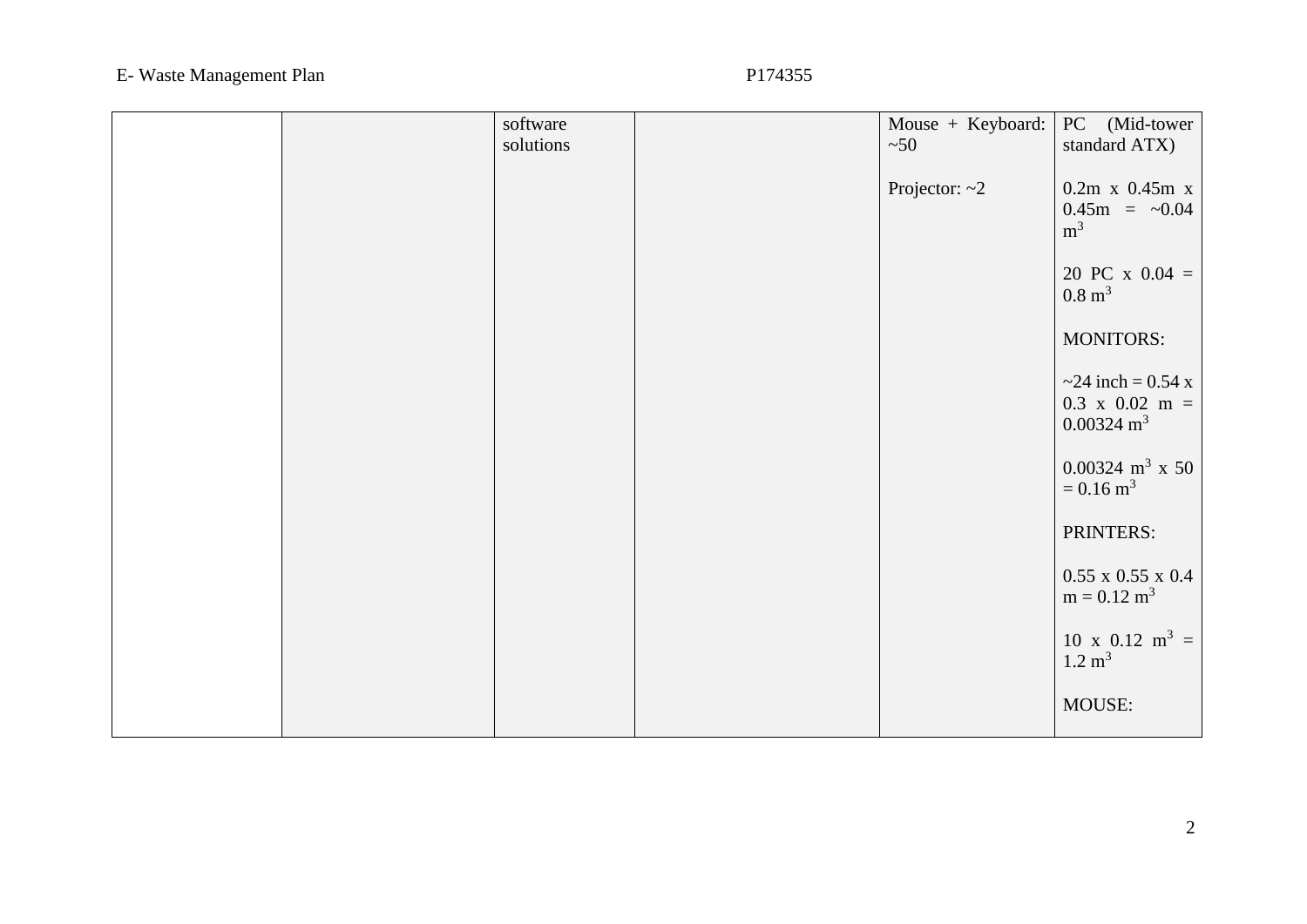|                                                                                      |                                                                  |                                                                                 |      |                                   | Standard: $\sim 0.1$ x<br>$0.06$ x $0.02$ m =<br>$0.00012 \text{ m}^3$          |
|--------------------------------------------------------------------------------------|------------------------------------------------------------------|---------------------------------------------------------------------------------|------|-----------------------------------|---------------------------------------------------------------------------------|
|                                                                                      |                                                                  |                                                                                 |      |                                   | mice<br>50<br>$\mathbf X$<br>$0.00012 \text{ m}^3 =$<br>$0.006 \; \mathrm{m}^3$ |
|                                                                                      |                                                                  |                                                                                 |      |                                   | KEYBOARD:                                                                       |
|                                                                                      |                                                                  |                                                                                 |      |                                   | $~15$ x 0.45 x<br>$0.02 \text{ m} = 0.00135$<br>m <sup>3</sup>                  |
|                                                                                      |                                                                  |                                                                                 |      |                                   | 50 keyboards x<br>$0.00135 \text{ m}^3 =$<br>~0.07 $m^3$                        |
|                                                                                      |                                                                  |                                                                                 |      |                                   | PROJECTORS:                                                                     |
|                                                                                      |                                                                  |                                                                                 |      |                                   | $0.3 \times 0.2 \times 0.1 =$<br>$0.006 \text{ m}^3$                            |
|                                                                                      |                                                                  |                                                                                 |      |                                   | 2 x 0.006 $m^3$ =<br>$0.012 \text{ m}^3$                                        |
| Component<br>2:<br>Digital<br>Infrastructure<br><b>Solutions</b><br>for<br>Emergency | 2.1- Emergency Response<br>Center<br>(ERC)<br>for<br>Resilience. | Technical<br>Assistance (TA)<br>and preparation<br>for<br>the<br>procurement of | None | PCs: $\sim$ 20<br>Monitors: $~20$ | PC<br>(Mid-tower<br>standard ATX)                                               |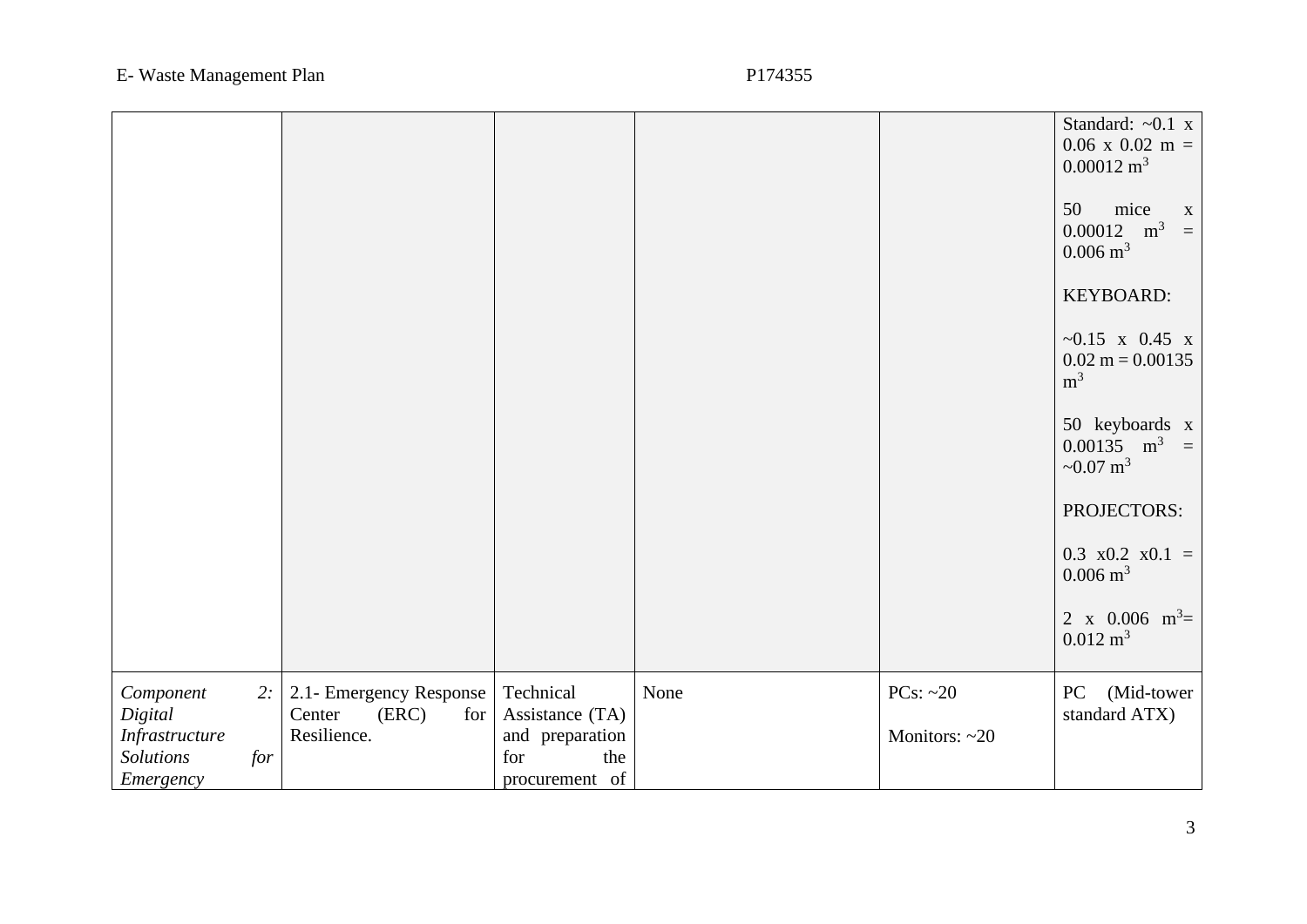| Response, Recovery<br>and Resilience |                                                                                                           | communications<br>equipment and<br>software                                               |                                                                                 | Headsets: $\sim 20$<br>Servers: ~2 physical<br>servers (16 cores<br>each + 32 RAM +1<br>TB $SSD$ ) + ~100 TB<br>Storage<br>Printers: $\sim$ 4 | $0.2m$ x $0.45$ x<br>$0.45 = -0.04$ m <sup>3</sup><br>20 PC x $0.04 =$<br>$0.8 \text{ m}^3$<br><b>MONITORS:</b><br>$\approx$ 24 inch = 0.54 x<br>$0.3 \times 0.02 \text{ m} =$<br>$0.00324 \text{ m}^3$<br>$0.00324 \text{ m}^3 \times 20$<br>$= 0.065$ m <sup>3</sup><br><b>SERVERS:</b><br>$2*(1.8 \times 1 \times 0.8$<br>m) = $\sim 3m^3$<br>PRINTERS:<br>$4 \times 0.12 \text{ m}^3 = 0.5$ |
|--------------------------------------|-----------------------------------------------------------------------------------------------------------|-------------------------------------------------------------------------------------------|---------------------------------------------------------------------------------|-----------------------------------------------------------------------------------------------------------------------------------------------|-------------------------------------------------------------------------------------------------------------------------------------------------------------------------------------------------------------------------------------------------------------------------------------------------------------------------------------------------------------------------------------------------|
|                                      |                                                                                                           |                                                                                           |                                                                                 |                                                                                                                                               | m <sup>3</sup>                                                                                                                                                                                                                                                                                                                                                                                  |
|                                      | 2.2- Expanding Access to<br>Connectivity<br>Broadband<br>through<br>Sustainable<br>Maximizing Finance for | Purchase of<br>broadband<br>services in<br>collaboration<br>with telecom<br>operators and | Routers:<br>97<br>router<br>$\sim$<br>replacement<br>Cables: $\sim 1000$ meters | Routers: ~97 router<br>Cables: $\sim 1000$ meter                                                                                              | <b>ROUTERS:</b><br>$\sim 0.2$ x 0.1 x 0.03<br>$m = 0.0004$ m <sup>3</sup>                                                                                                                                                                                                                                                                                                                       |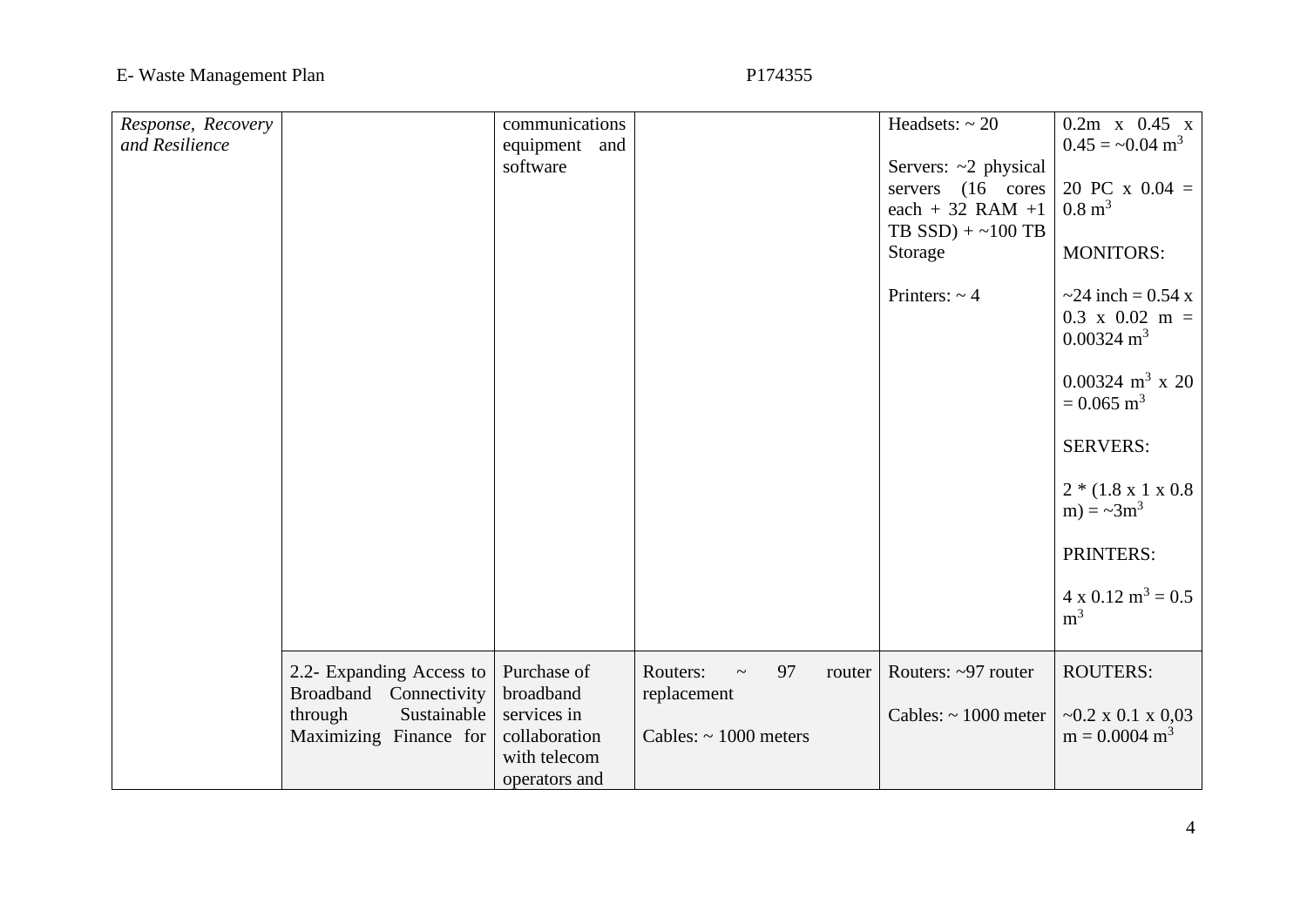|                                                                        | (MFD)<br>Development<br>Approach                                                                 | <b>Internet Service</b><br>Providers<br>(ISPs).                                        |                                                                                                                                                                                                                                                                                        |                                                                                                                                                                                                    | 97 x 0.0004 m <sup>3</sup> =<br>$\sim 0.4 \text{ m}^3$<br><b>CABLES: ~1000</b><br>m                                                                                               |
|------------------------------------------------------------------------|--------------------------------------------------------------------------------------------------|----------------------------------------------------------------------------------------|----------------------------------------------------------------------------------------------------------------------------------------------------------------------------------------------------------------------------------------------------------------------------------------|----------------------------------------------------------------------------------------------------------------------------------------------------------------------------------------------------|-----------------------------------------------------------------------------------------------------------------------------------------------------------------------------------|
|                                                                        | $2.3 -$<br>Expanding<br>connectivity through the<br>development of fiber optic<br>infrastructure | Upgrade the<br>existing digital<br>infrastructure to<br>fiber optic<br>infrastructure. | The plan will be updated to<br>reflect potential<br>e-waste<br>under<br>generation<br>this<br>subcomponent<br>when<br>its<br>activities are determined.                                                                                                                                | This<br>be<br>is<br>to<br>determined<br>throughout<br>the<br>implementation<br>of<br>the project. The plan<br>will be accordingly<br>updated.                                                      |                                                                                                                                                                                   |
| 3:<br>Component<br>Fostering<br>User<br>Centered e-Service<br>Delivery | $3.2 -$<br>Delivering user-<br>centric e-Services                                                | Purchase<br>of<br>equipment,<br>software,<br>and<br>licenses.                          | 1. Expansion<br>of<br>data<br>centres which might<br>in<br>E-waste<br>result<br>N <sub>o</sub><br>generation.<br>replacement will take<br>place, only upgrade<br>2. Digital Access Points<br>$(DAPs)$ ,<br>equipping<br>Post Offices<br>with<br>electronic equipment,<br>new equipment | 1. Servers: $\sim 10$<br>(4 TB RAM,<br>324<br>TB<br>Storage,<br>1420 VCore.)<br>50<br>Post<br>$2. \sim$<br>Offices to be<br>transformed<br>to DAPs:<br>PCs<br><b>Monitors</b><br>Mouse<br>Keyboard | 1. Each<br>estimated<br>be<br>to<br>0.8x1x1.8<br>(for<br>m<br>each<br>rack)<br>m <sup>3</sup><br>1.44<br>each<br>server<br>$= 10 \times 1.44$<br>$= 14.4 \text{ m}^3$<br>2. DAPS: |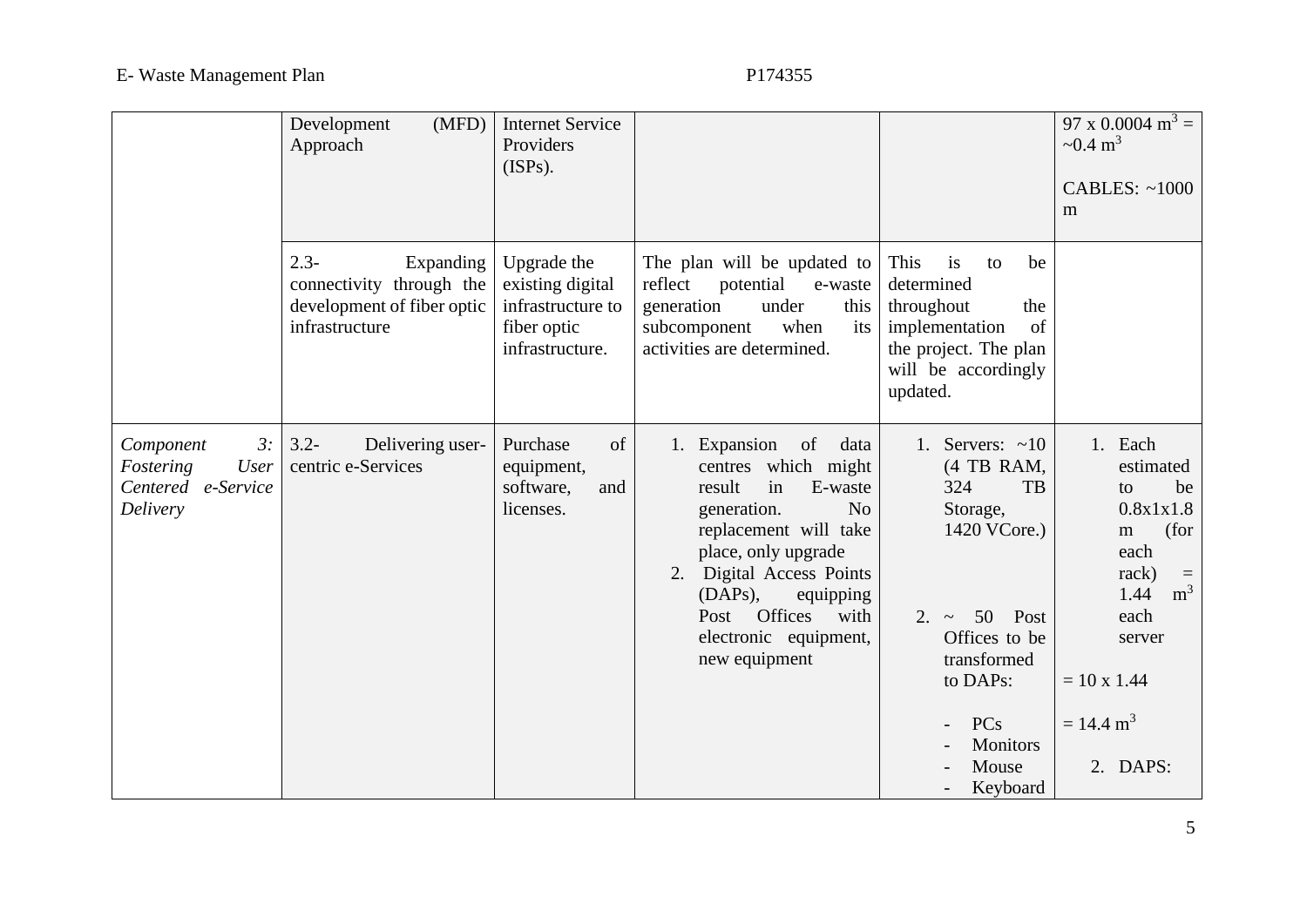|                                                                                                                                    |                                         |                                                                                                                                                 | Printers<br>$\overline{\phantom{0}}$ | PCs: 50 x $\sim 0.04$<br>$m^3 = 2 m^3$<br>Monitors:<br>$0.00324 \text{ m}^3 \times 50$<br>$= 0.16$ m <sup>3</sup><br>Mouse: $0.006 \text{ m}^3$<br>Keyboards: 0.07<br>m <sup>3</sup><br>Printers: $0.12 \text{ m}^3$<br>$x 50 = 6 m3$ |
|------------------------------------------------------------------------------------------------------------------------------------|-----------------------------------------|-------------------------------------------------------------------------------------------------------------------------------------------------|--------------------------------------|---------------------------------------------------------------------------------------------------------------------------------------------------------------------------------------------------------------------------------------|
| Development and<br>$3.3 -$<br>implementation of priority<br>functionalities in<br>$e$ -GP<br>high-spending<br>targeted<br>agencies | Upgrading<br>of<br>existing<br>hardware | The physical server's capacity<br>required for the development<br>E-Government<br>the<br>of<br>Procurement (e-GP) system is<br>included in 3.2. |                                      |                                                                                                                                                                                                                                       |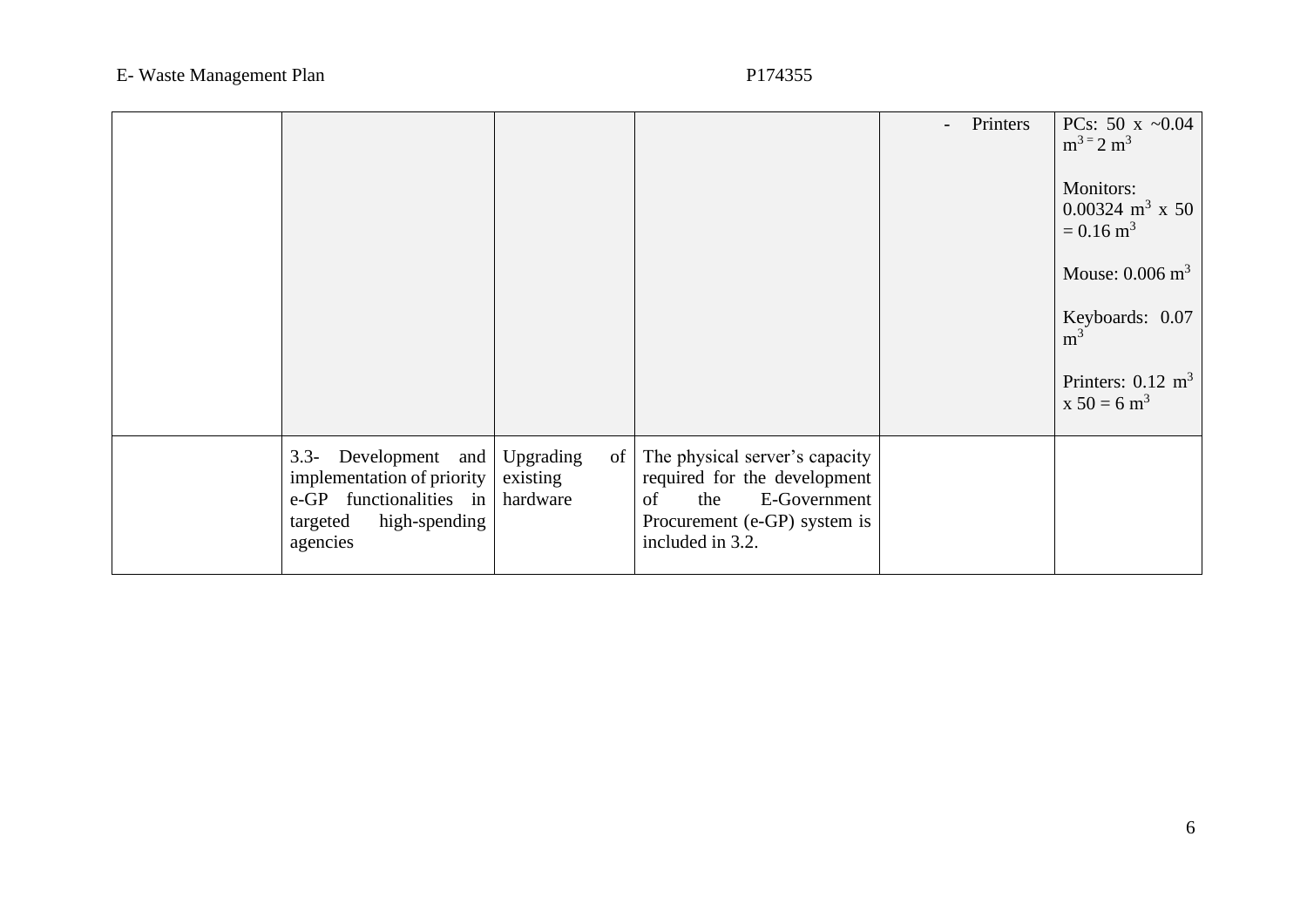# <span id="page-11-0"></span>4. Potential Environmental and Social Impacts

The following are the potential environmental risks that could arise from the generation of ewaste.

- Generation of leachate and the release of pollutants and heavy metals to the environment due to unsafe and improper disposal of generated e-waste, posing health and safety risks to the public.
- Contamination and acidification of agricultural soil, affecting soil fertility and agricultural yield.
- Water, air, and soil pollution due to the release of environmental pollutants such as Persistent, Bio-accumulative Pollutants (PBT), and Persistent Organic Pollutants (POPs), furans, lead, mercury, polybrominated flame retardants, lithium, dioxins, and Polycyclic Aromatic Hydrocarbons (PAHs) among others.
- Improper recycling of e-waste as such practices are done for scavenging resalable components and parts, therefore causing environmental pollution due to the burning of cables, random disposal of wastewater from the recycling processes, and random dumping of irretrievable e-waste.

In addition, improper collection, management, and disposal of e-waste could pose the following health and social risks.

- Nuisance to communities due to aesthetical and visual pollution
- Contamination of drinking water, underground water resources with heavy metals, and other POPs.
- Various health impacts due to heavy metals in water, air, and soil due to the carcinogenic nature of these pollutants and their bioaccumulation in the food chain and water resources.
- Child labor and Gender Based Violence Impacts associated with employing children and women in collection and primitive recycling of e-waste.

# <span id="page-11-1"></span>5. Palestinian Institutional E-waste Management Practices

MTIT, as with other ministries and public institutes are required to manage their e-waste in accordance with the Palestinian Cabinet Decree on Adopting the General Policy for the Disposal and Treatment of Electronic Waste – June 2021 (02/113). The decree sets the requirements of MTIT and other public institutes for the safe management and disposal of ewaste. It requires that e-waste to be collected and stored at the public institution and to be disposed of only once a year no later than the first quarter of each year.

**Auctioning:** The decree requires the procurement department at the public institute to announce an auction for the sale of e-waste to companies and institutes that are licenced to manage this type of waste. The law requires companies to provide their license and documentations, and an e-waste management plan in accordance with this decree which includes reuse, recycling, recovery, or re-sale to other internal or external parties.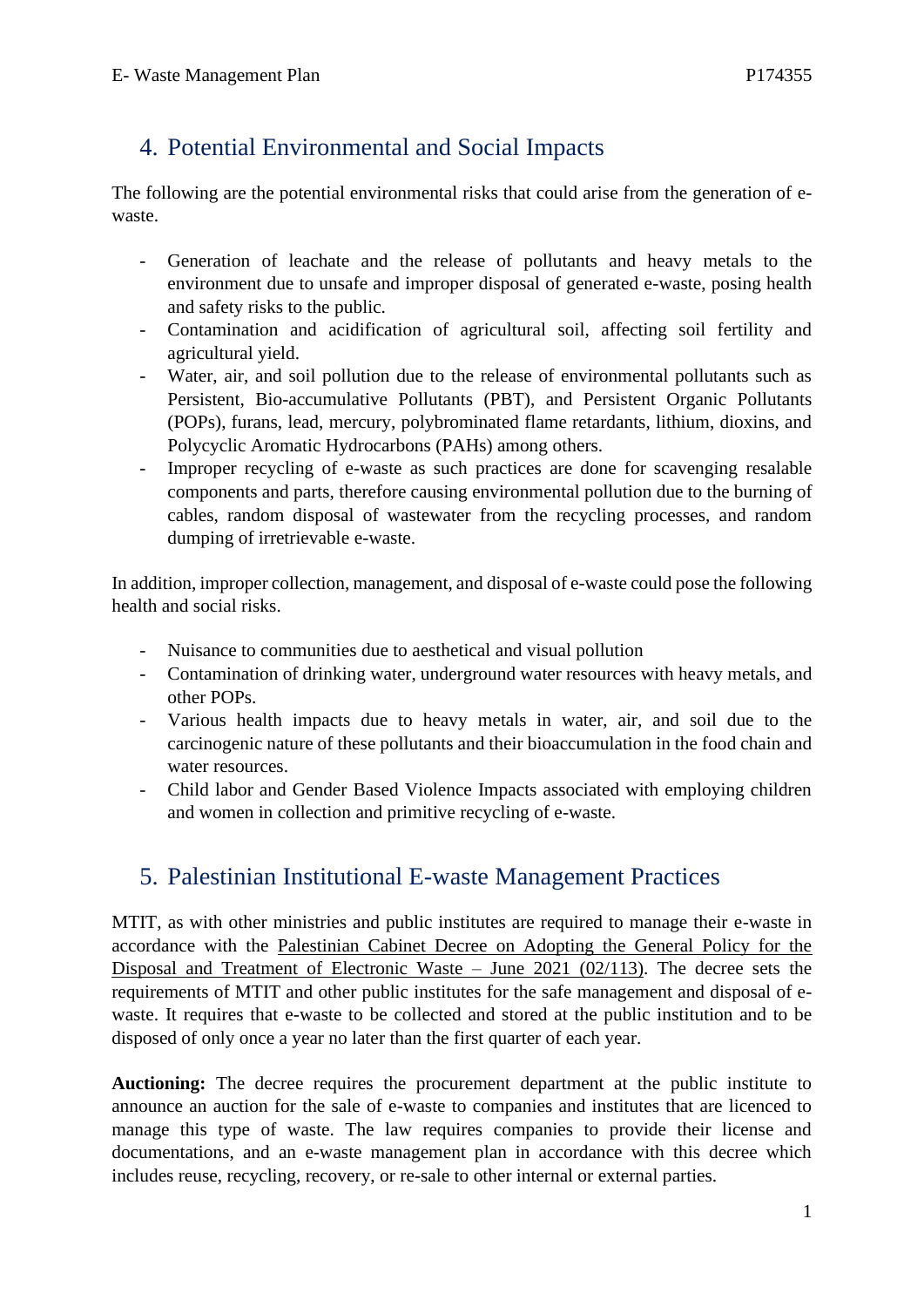**Collection:** The decree sets the requirements for collection, the company that is awarded the auction shall be responsible for the collection of e-waste from the different public institutes within the second quarter of each year, no later than May of the same year, in accordance with the bidding documents.

**Transportation:** In terms of transportation, the awarded company shall provide safe and adequate vehicles and machinery to transport e-waste in accordance with this decree. The transport destination shall be the transfer stations, treatment facilities, or final disposal locations.

**Temporary Storage:** e-waste can be stored at the public institute temporarily until it is collected. The temporary storage is to take place in specified and dedicated locations which are authorized by the specialized entities, and which take into regard the occupational health and safety considerations. Companies that are awarded the auction are required to fill the quantity forms that include the type of collected waste from the temporary storage locations.

**Treatment and Processing:** Treatment or processing of e-waste shall take place at licenced and equipped facilities. Awarded companies or contractors shall specify in their proposals the treatment method that they are to apply. The implemented processes and management methodologies have to be documented and records are to be stored.

**Disposal:** Disposal methods must be specified in the proposals. The companies applying for the auction shall commit to the safe disposal of e-waste in accordance with national legislations and laws.

**Awareness:** Each institute is responsible for raising awareness with regard to the safe disposal and management of e-waste.

# <span id="page-12-0"></span>6. Mitigation Measures and E-waste Management

In accordance with the PEL, the Palestinian Cabinet Decree on the Management of Hazardous Waste, the Palestinian Cabinet Decree on Adopting the General Policy for the Disposal and Treatment of Electronic Waste – June 2021 (02/113), ESS3, World Bank EHS Guidelines, and the ITU End of Life Management for ICT Equipment<sup>6</sup>, the following are the general requirements for E-waste management.

- 1. Waste minimization and prevention
- 2. Selection of technologies and equipment based on international standards to maximize their lifetime and minimize associated risks at their end-of-life stage
- 3. Coordination with the relevant authorities and stakeholders
- 4. Identification, labelling, and segregation of e-waste at source
- 5. E-waste quantification, and qualitative record keeping
- 6. Temporary storage on site
- 7. Collection and transport

<sup>6</sup> https://www.itu.int/dms\_pub/itu-t/oth/4B/04/T4B0400000B0013PDFE.pdf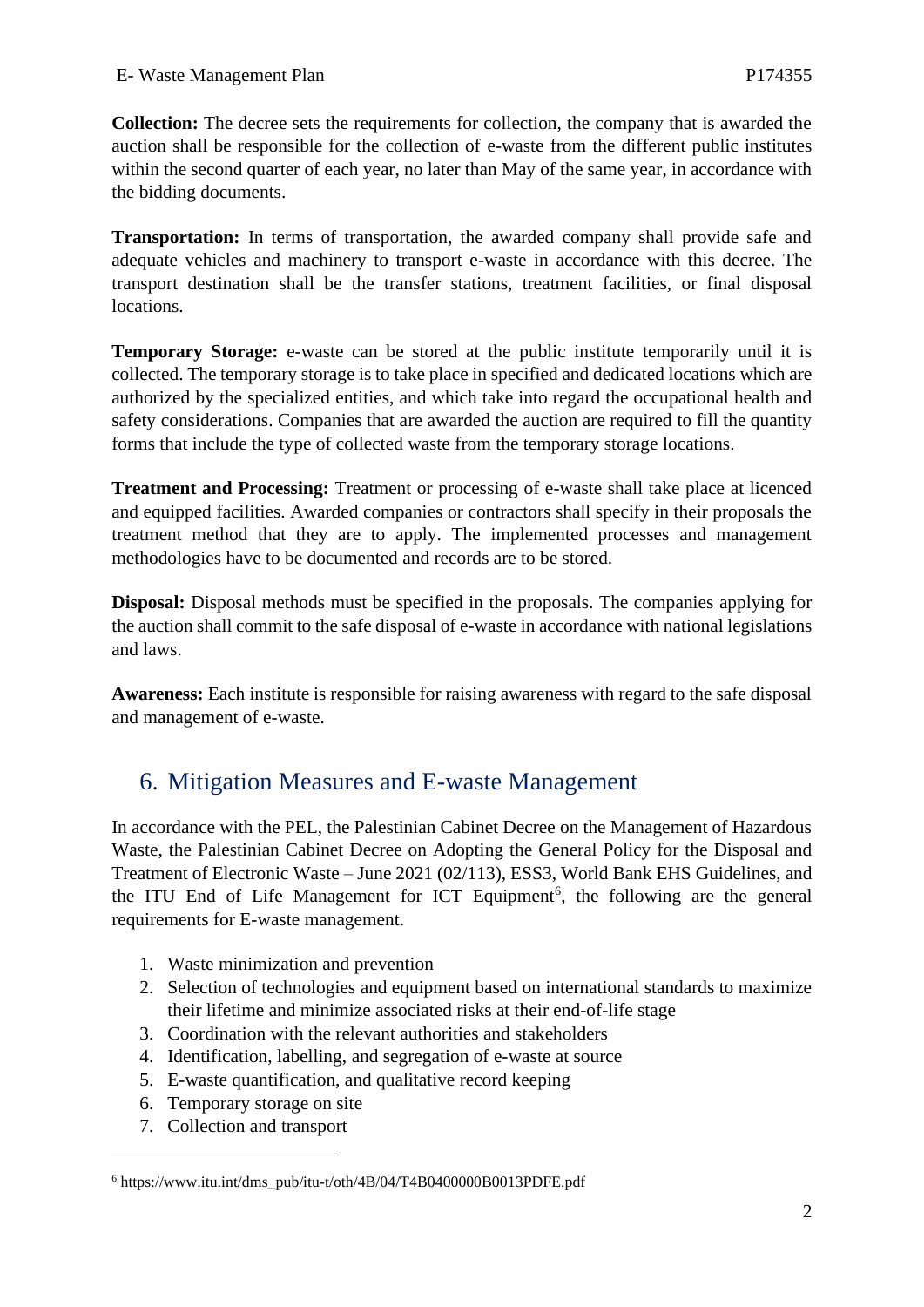- 8. Central storage at MTIT designated location
- 9. Reuse, recycling, and recovery of suitable waste
- 10. Treatment and disposal
- 11. Incident reporting of e-waste related accidents

E-waste segregation must take into account the hazardous nature of the waste or its content (e.g., heavy metals, POPs) shall always be segregated from other e-waste that does not contain environmental, carcinogenic, or other pollutants. The segregation shall be done based on content, and correct labelling and quantification must be applied. Annex II presents the e-waste management and monitoring matrix expected to be implemented in relation to the project by MTIT and the contractors engaged in the replacement or retrofitting of ICT equipment.

### a. E-waste Minimization and Prevention

<span id="page-13-0"></span>The following set of measures aims to prevent and/or minimize the quantities of e-waste generated and the hazards associated with e-waste:

• Procure electronic devices from credible manufactures to avoid purchasing second hand, refurbished, or obsolete devices with a short shelf life or already categorized as e-Waste. In order to achieve this, project related Information and Communication Technologies (ICT) procurement shall be done according to the World Bank procurement procedures and GIIP in the ICT sector.

Instituting good house keeping and operating practices, including inventory control to reduce the amount of e-waste resulting from materials that are out-of-date, off specification, contaminated, damaged, or excess to operational needs; and

• Minimizing hazardous e-waste generation by implementing stringent waste segregation to prevent the commingling of non-hazardous and hazardous e-waste to be managed.

Instituting procurement measures that recognize opportunities to return usable materials.

### b. E-waste Segregation and Quantification

<span id="page-13-1"></span>The contractors and suppliers associated with the DWBG Project shall be assigned the responsibility of sound e-waste segregation, quantification, and labelling in accordance with this plan, national laws and GIIPs. This in turn will be reinforced in their contracts and their responsibilities towards the e-waste segregation, quantification, and labelling will be clearly stated in the bidding documents.

As such, characterization, segregation, sorting, labelling, quantification, temporary storage and transport to final storage location, this shall be conducted according to composition, source, type of e-waste produced, pollutants content (POP/heavy metals/PAHs/ and others) in accordance with local and GIIP practices, for the list of GIIP Practices applicable to this ewaste management plan, please refer to Annex IV.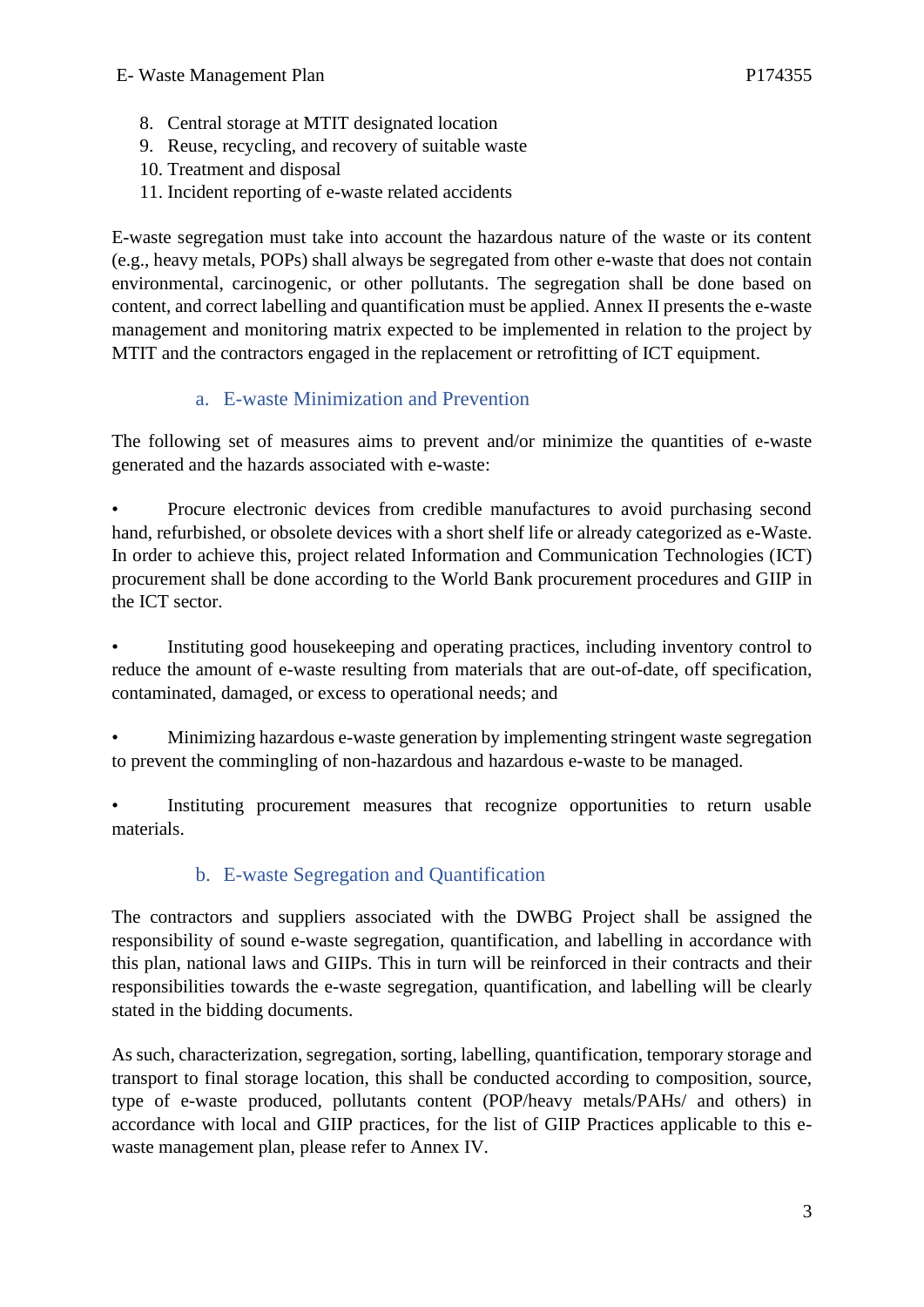### c. E-waste Recycling, Reuse, and Recovery

<span id="page-14-0"></span>Operational assessment of end-of-life equipment shall be conducted by running appropriate tests to assess the functionality when replacing or retrofitting project related equipment, these tests shall be run by MTIT. A sample of a functionality test that shall be conducted is adapted from the ITU guideline on the End-of-Life Management of ICT Equipment, available in Annex I.

In addition to the implementation of e-waste preventive strategies, the total amount of e-waste may be significantly reduced through reusing utilizable components within the project or by MTIT technical staff, or through outsourcing to certified and licenced firms that shall be contracted to receive project related e-waste.

### d. E-waste Storage

<span id="page-14-1"></span>MTIT staff and involved contractors shall ensure that the storage of project related e-waste is being conducted in accordance with the national laws and legislations, GIIPs such as the ITU guidelines, and the World Bank EHS Guidelines containing measures on Hazardous Waste, available in annex IV. E-waste shall be stored in a way that prevents and controls accidental release to natural resources (air, soil, and water). The following measures are to be followed in the storage of e-waste.

- Temporary storage containers shall be available on site until transported into their final storage location.
- E-waste shall be stored in closed containers, each depending on type and composition away from direct sunlight, rain, wind, electrical fixtures, water systems and in an area where ventilation system is not circulated to other rooms or facilities.
- E-waste shall be stored in an appropriate manner preventing the mixing or contact between different sorts of e-waste and in a separate location from solid waste.
- The storage arrangement shall allow for inspection between containers to monitor leaks or spills. Examples could include insufficient space between incompatible e-waste.
- The Contractor, employees involved in the e-waste management, and the disposal or recycling enterprises shall provide their personnel with training and induction on the proper handling of e-waste.
- Employees involved with e-waste management shall be provided with the appropriate Personal Protective Equipment (PPEs), vaccinations in accordance with the Health Law and the bylaw on hazardous waste, and a medical record shall be kept.
- Containers with different types of e-waste shall be correctly labelled, with a datasheet attached and specified for each type including but not limited to number of containers, number of units within each container, type, weight, hazardous material content (Lead, mercury, etc…), date of collection, e-waste management personnel name, receiver, and final disposal method.
- Conduct periodic inspection of e-waste storage area and document the findings.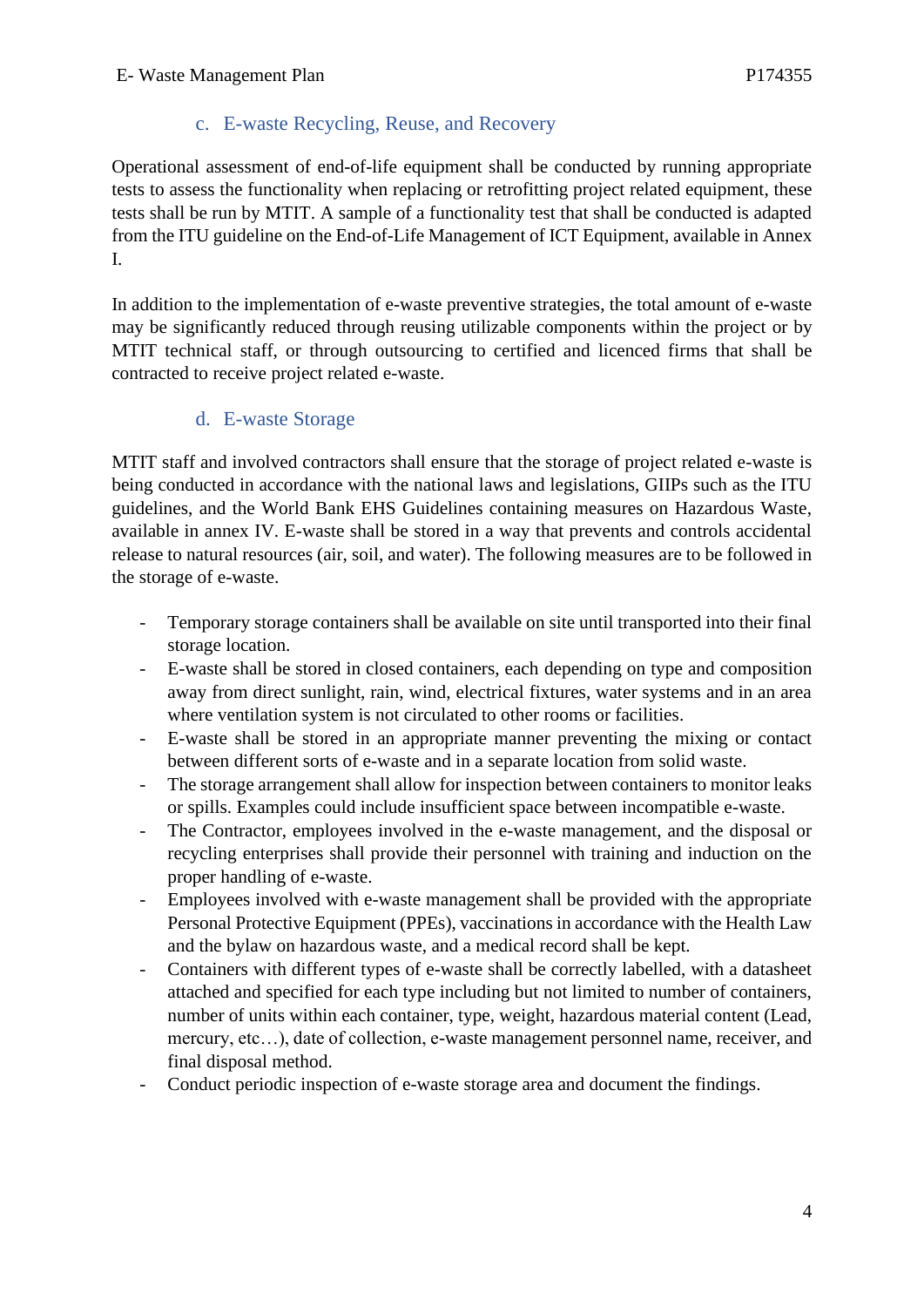### e. E-waste Transportation

<span id="page-15-0"></span>All e-waste containers designated for off-site transport shall be secured in the designated storage location and shall be labelled as indicated in section 6.4 with the contents, associated hazards, receiver, destination, and other information. E-waste shall then be properly loaded onto the transport vehicles in accordance with OHS guidelines on loading and unloading, specified in the World Bank EHS Guidelines, ILO guidelines, and other GIIP.

The e-waste containers shall be accompanied by an e-waste transfer note, in the form of a transport manifest that describes the load and its associated hazards, in suitable and well-suited vehicles in accordance with GIIPs. The handler and transporter shall be registered and certified.

### f. E-waste Treatment and Disposal

<span id="page-15-1"></span>In cases when e-waste is still generated after the implementation of feasible e-waste prevention, reduction, reuse, recovery and recycling measures, e-waste materials should be treated and disposed of, and all measures should be taken to avoid potential impacts to human health and the environment. Selected management approaches include timely removal, treatment and/or disposal at permitted/ approved facilities specially designed to receive the e-waste in accordance with national laws and GIIP.

# <span id="page-15-2"></span>7. Monitoring

When significant quantities of hazardous e- wastes are generated and stored on site, monitoring activities shall include:

- Weekly visual inspection of all e-waste storage collection and storage areas for evidence of accidental releases and to verify that e-waste is properly labelled and stored.
- Weekly visual inspection of labelling, quantities, and containers conditions.
- Weekly inspection of loss or identification of cracks, corrosion, or damage to protective equipment, or floors.
- Verification of locks, and other safety devices for easy operation (lubricating if required and employing the practice of keeping locks and safety equipment in standby position when the area is not occupied).
- Documenting any changes to the storage facility, and any significant changes in the quantity of materials in storage.
- Regular audits of e-waste segregation and collection practices.
- Tracking of e-waste generation trends by type and amount, preferably by facility departments.

Additionally, record keeping of collected e-waste needs to be monitored. E-waste collected, stored, or transported shall include: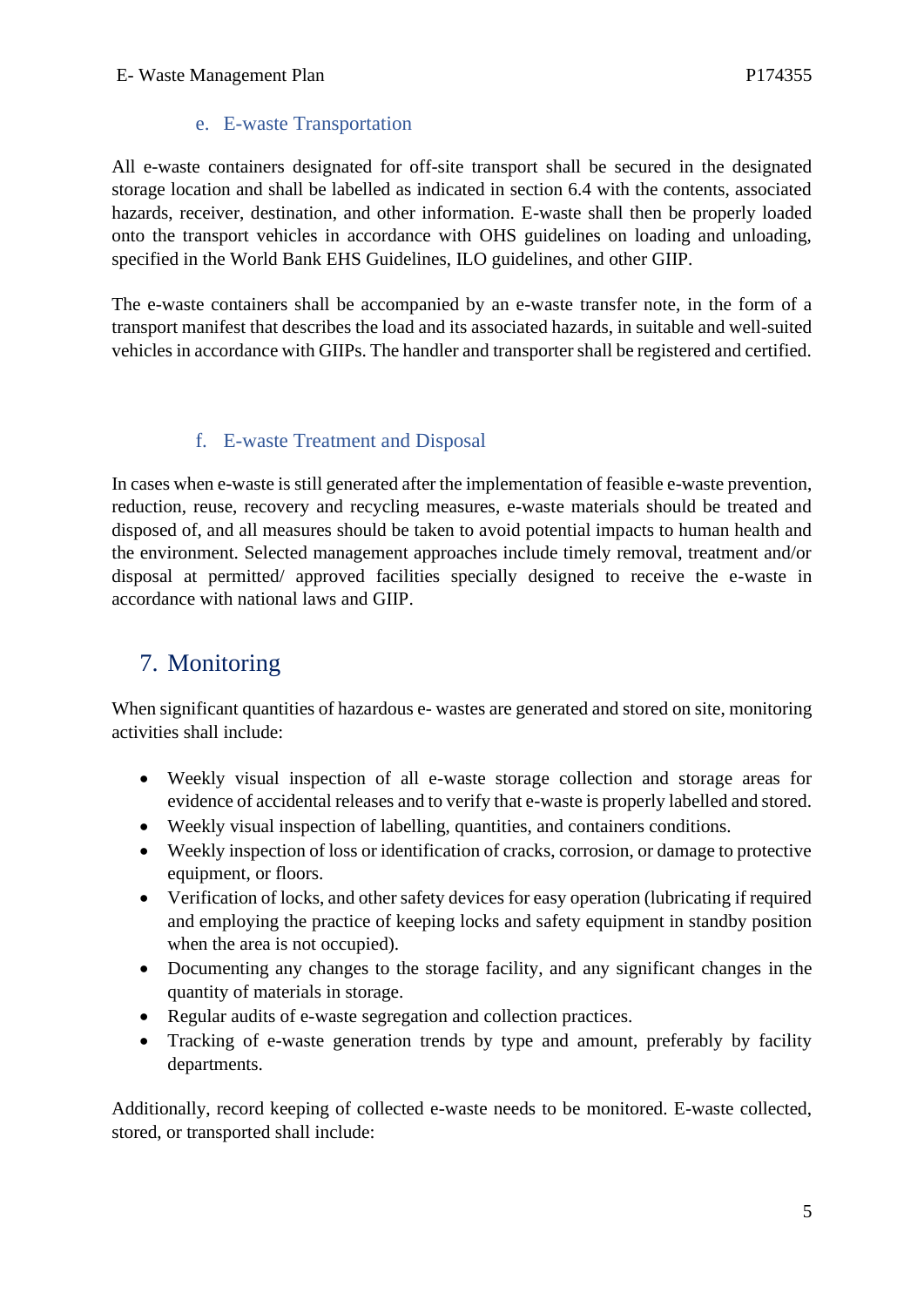- Name and identification number of the material(s) composing the hazardous e-waste or Physical state.
- Quantity (i.e., kilograms, number of containers)
- Content (i.e., devices, screens, servers)
- Schedule (date of collection, date of transportation, etc...)
- Hazardous and pollutant contents (i.e., existence of mercury, lead, PAHs)
- E-waste transport tracking documentation shall include, quantity and type, date dispatched, date transported, and date received, record of the originator, the receiver, and the transporter.
- Method and date of storing, repacking, treating, or disposing at the facility, crossreferenced
- to specific manifest document (e-waste transfer notes) numbers applicable to the hazardous e-waste, or the Location of each hazardous e-waste within the facility, and the quantity at each location.

# <span id="page-16-0"></span>8. Budget and Resources Requirements

The table below provides an indicative outline of the cost and resources requirements needed for the implementation of this plan;

| <b>Activity</b>                                                                                                                    | <b>Timeline</b>                        | Cost                               |
|------------------------------------------------------------------------------------------------------------------------------------|----------------------------------------|------------------------------------|
| Staff to be hired/assigned by the contractors to<br>implement the E-waste management Plan.                                         | After awarding the contract            | 4000\$                             |
| Training to workers on the identification and<br>handling of E-waste, segregation, labelling, filling<br>data sheets, and storage. | Prior to commencement of<br>works      | 1500\$                             |
| Providing containers for E-waste collection                                                                                        | Prior to commencement of<br>works      | 800\$                              |
| Temporary storage & Transport to final storage<br>location                                                                         | After finishing each site              | 1500\$ (avg.<br>$15\$ / site)      |
| <b>Operational Assessment and Sample Functionality</b><br>Testing                                                                  | Upon final Storage at MTIT<br>location | NA (to be<br>conducted by<br>MTIT) |
| Audits (if needed)                                                                                                                 | On completion                          | 2000\$                             |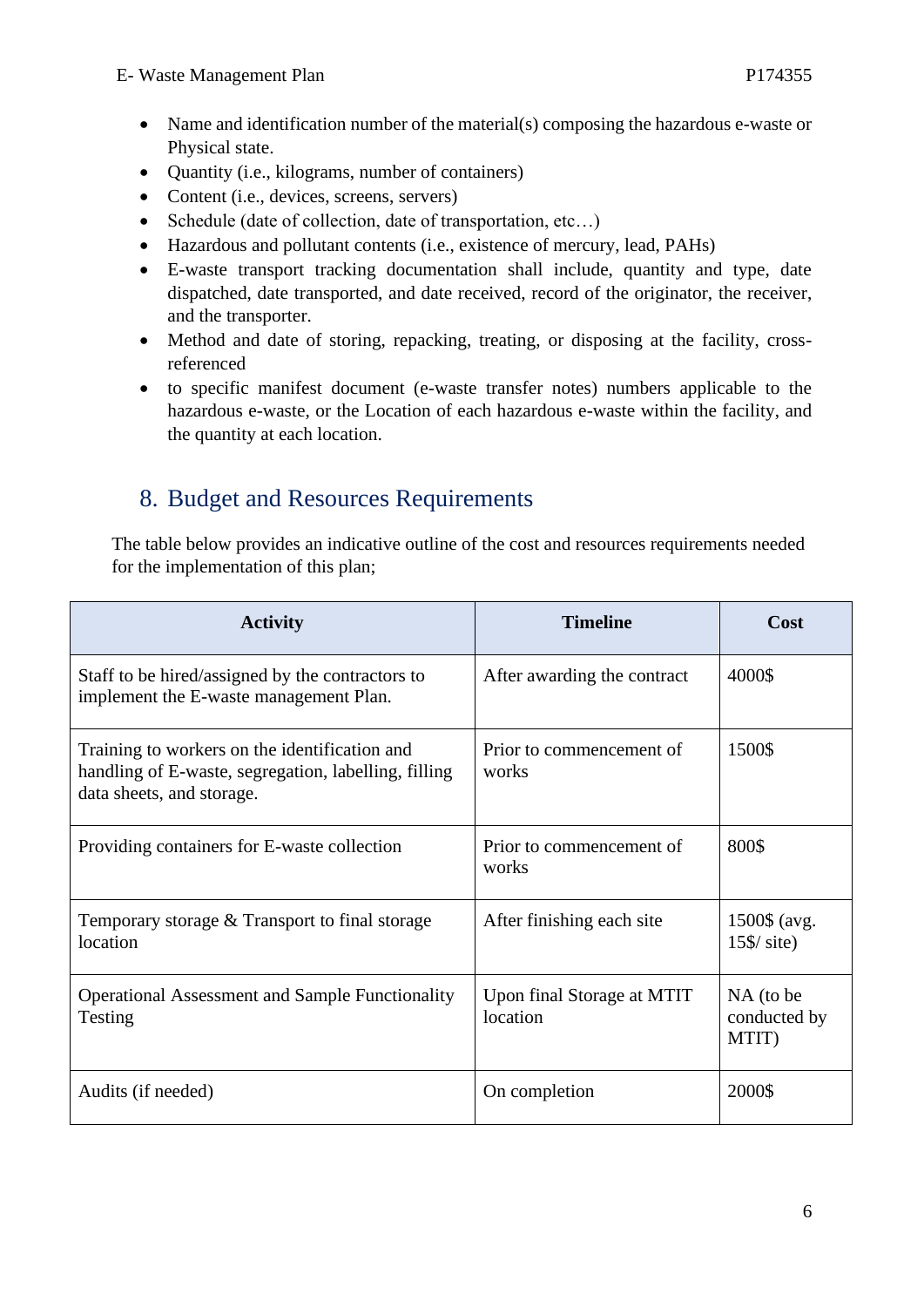| Tracking and monitoring | Continuous | No additional<br>cost |
|-------------------------|------------|-----------------------|
| <b>SUM</b>              |            | 9800\$                |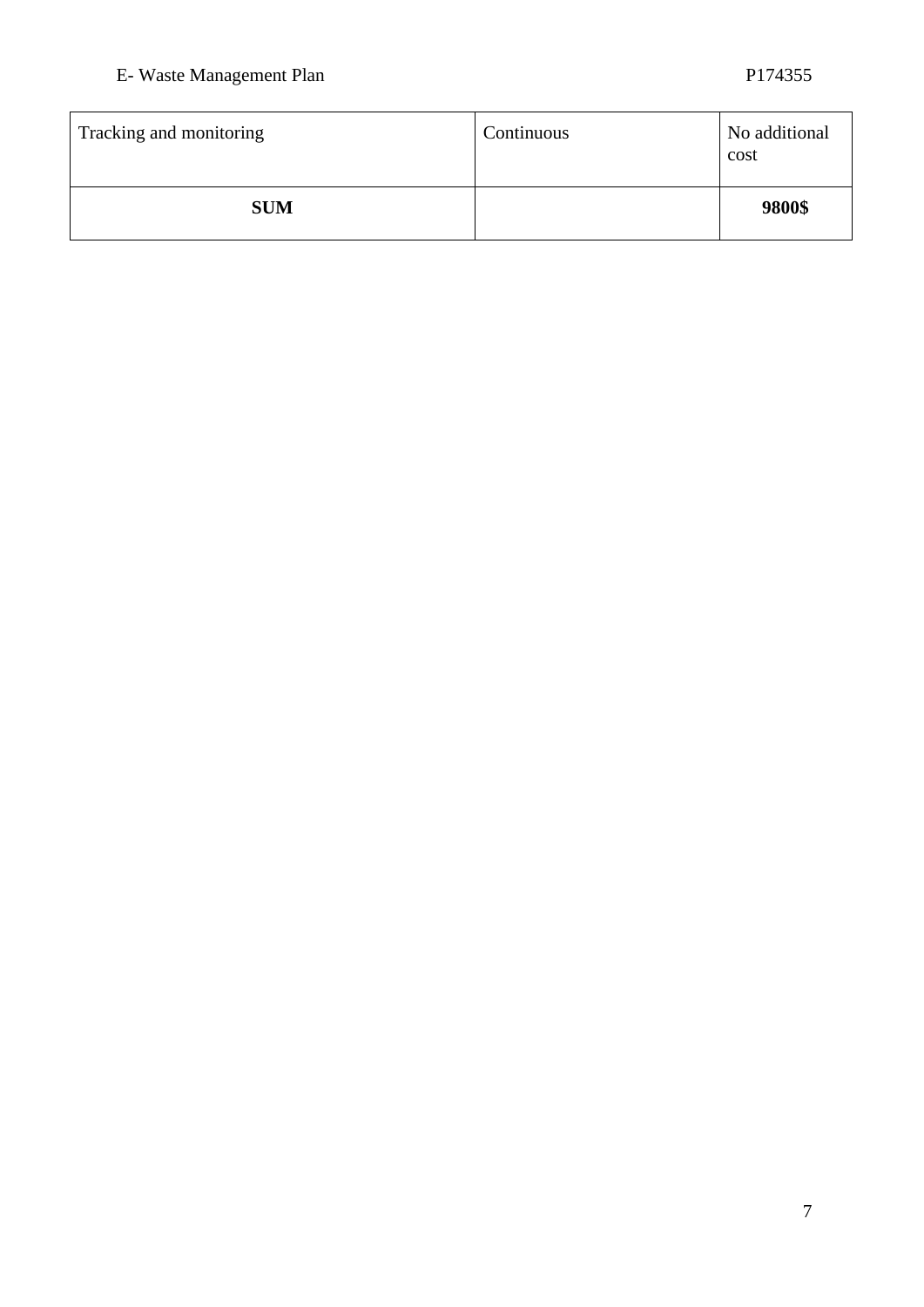# <span id="page-18-0"></span>ANNEX I: Sample Functionality Test for Used Computing Equipment

This sample functionality test has been adapted from ITU end-of-life management for ICT equipment<sup>7</sup> and the Basel Convention PACE revised guidelines on environmentally sound material recovery and recycling of end-of-life computing equipment<sup>8</sup>.

| <b>Computing equipment</b>                                                                                                                                                   | <b>Functionality tests</b>                                                                                                                                                                                                                                                                                                                                                                                                                                                                    | <b>Test results</b>                                                                                                                                                                                                                                                                               |
|------------------------------------------------------------------------------------------------------------------------------------------------------------------------------|-----------------------------------------------------------------------------------------------------------------------------------------------------------------------------------------------------------------------------------------------------------------------------------------------------------------------------------------------------------------------------------------------------------------------------------------------------------------------------------------------|---------------------------------------------------------------------------------------------------------------------------------------------------------------------------------------------------------------------------------------------------------------------------------------------------|
| Central<br>processing<br>units<br>(CPUs),<br>including desk top PCs,<br>routers, and other equipment                                                                         | Power on self-test (POST)<br>Switching on the computer and successfully<br>completing the boot up process. This will<br>confirm that the principal hardware is<br>working, including power supply and hard<br>drive.<br>• A working monitor will need to be used if<br>none present<br>• Ensure that cooling fans are functioning<br>• Remove dust as much as possible<br>(e.g., delicately using a vacuum cleaner is<br>possible), in order to ensure better cooling<br>and stable operation | Computer should boot up<br>successfully<br>Computer should respond to<br>keyboard and mouse input.<br>Cooling fans should operate<br>normally.<br>No<br>strong<br>mechanical sound denoting<br>end-of life<br>of fans.                                                                            |
| Cables and power cords                                                                                                                                                       | Assess cable insulation and inspect<br>plugs                                                                                                                                                                                                                                                                                                                                                                                                                                                  | Cabling and plugs should be<br>complete and free of damage,<br>has<br>e.g.,<br>cracked<br>no<br>insulation.<br>Any detachable cable with<br>damage should be replaced by<br>a new one to avoid electric<br>shocks or premature failures.                                                          |
| Components (removed from<br>equipment) including mother<br>boards, other circuit boards,<br>sound cards, graphics cards,<br>hard drives, power supplies<br>and cords/cables) | Components should be gently wiped from<br>dust to improve thermal exchange and allow<br>better cooling.<br>Components should be tested for<br>functionality either before removal from the<br>host computer or laptop, or by insertion in a<br>test bench computer using diagnostic<br>software, or a known working device as<br>applicable                                                                                                                                                   | Components should be fully<br>functional<br>Power supplies and cords /<br>cables should be complete and<br>free of damage, e.g., has no<br>cracked<br>insulation.<br>Any<br>detachable cable with damage<br>should be replaced by a new<br>one to avoid electric shocks or<br>premature failures. |

<sup>7</sup> https://www.itu.int/dms\_pub/itu-t/oth/4B/04/T4B0400000B0013PDFE.pdf

<sup>8</sup>http://www.basel.int/Implementation/TechnicalAssistance/Partnerships/PACE/PACEGuidelines,ManualandRe ports/tabid/3247/Default.aspx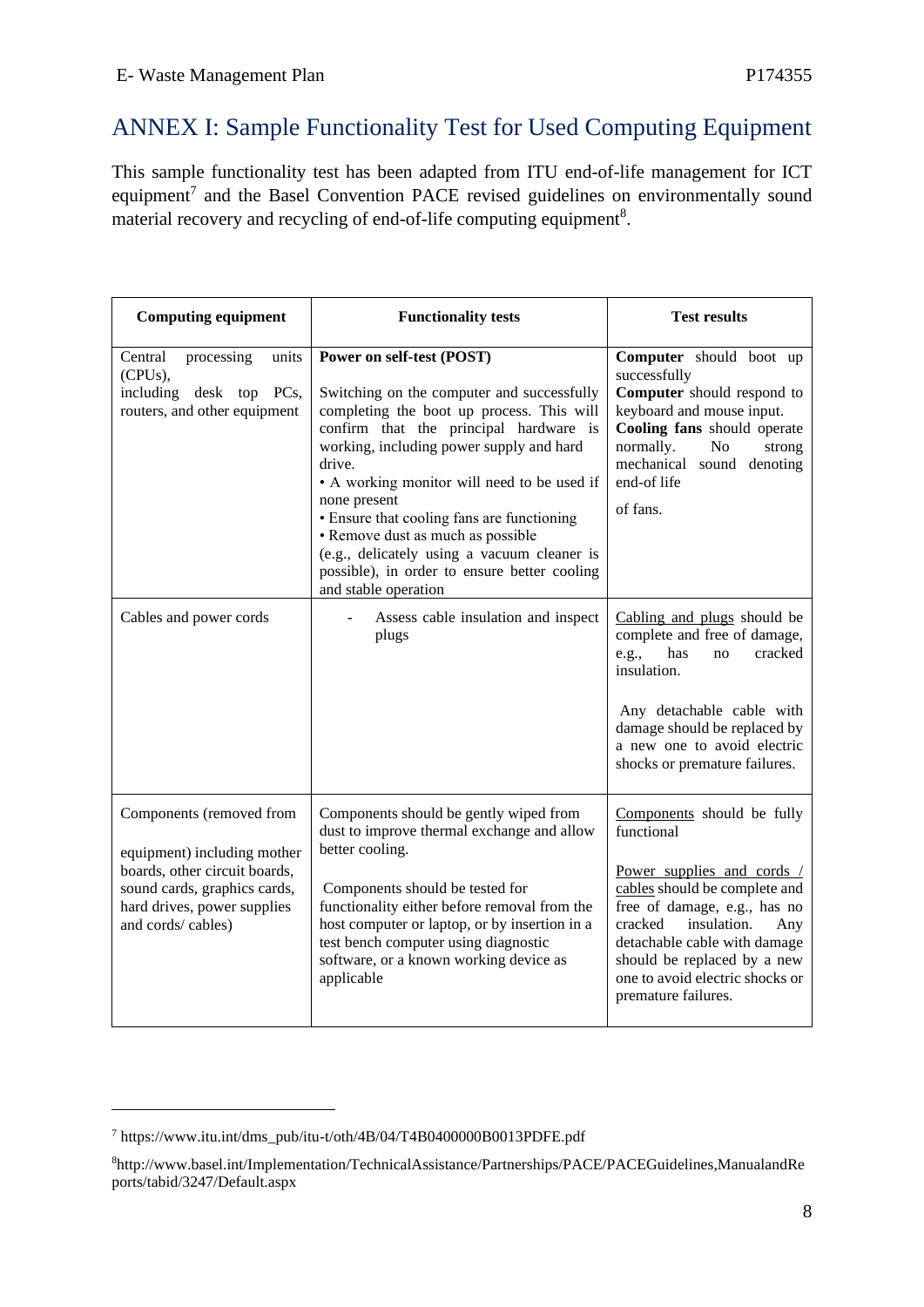9

# ANNEX II: E-waste Management and Monitoring Matrix

<span id="page-19-0"></span>

| Impact                                       | <b>Mitigation</b>                              | <b>Monitoring</b>                                | <b>Responsibility</b>         |
|----------------------------------------------|------------------------------------------------|--------------------------------------------------|-------------------------------|
| Air Pollution through improper               | Procure Electronic devices from<br>$\bullet$   | Warranty for electronic devices<br>$\bullet$     | Implemented<br>the<br>by      |
| disposal                                     | credible manufactures to<br>avoid              | purchased.                                       | Contractor, MTIT beneficiary  |
| leads to release of toxic, hazardous,        | purchasing<br>hand,<br>second                  | Review of procurement evaluation<br>$\bullet$    | departments and units, and    |
| carcinogenic gases.                          | refurbished or obsolete<br>devices             | report for the manufacturers                     | E&S<br>by<br>the<br>Monitored |
|                                              | with a short shelf life or already             | suppling the electronic devices.                 | Specialist.                   |
| Air Pollution Through Open-air               | categorized as e-Waste. Apply                  | Availability of E-waste receptacles<br>$\bullet$ |                               |
| burning practices & scavenging               | WBG Procurement procedures and                 | for collecting e- waste.                         |                               |
| Open air burning of e-waste (e.g.,           | GIIP.                                          | Inclusion of e-waste management                  |                               |
| cables to extract copper) leads to           | Instituting good housekeeping and              | provisions in contracts.                         |                               |
| spread of hazardous fumes through a          | operating<br>practices, including              | Inclusion of E&S measures that<br>$\bullet$      |                               |
| wide radius                                  | inventory control to reduce the                | cover labor, E&S mitigation                      |                               |
| <b>Occupational Health and Safety and</b>    | amount of e-waste resulting from               | measures into contracts.                         |                               |
| Human Health impact due to poor              | materials that are out-of-date, off            | $\bullet$<br>Records of good housekeeping and    |                               |
| disposal                                     | specification,<br>contaminated,                | visual inspection.                               |                               |
| Electrical and electronic equipment          | damaged, or excess to operational              | Certificate of disposal of E-wastes              |                               |
| contain different hazardous materials,       | needs; and                                     | given by a licensed E-waste firm,                |                               |
| which are harmful to human health and        | $\bullet$<br>Implement<br>stringent<br>e-waste | stating that E-waste from the                    |                               |
| the environment if not disposed of           | segregation<br>to<br>the<br>prevent            | project has been successfully                    |                               |
| carefully.                                   | commingling of non-hazardous and               | disposed of.                                     |                               |
| <b>Pollution of land resources including</b> | hazardous e-waste to be managed.               | awareness<br>campaigns<br>and                    |                               |
| landfills                                    | Identify and recycle some of the<br>$\bullet$  | publications for users of electronic             |                               |
| Electrical and electronic equipment          | ICT products that can<br>be                    | devices on E- waste management.                  |                               |
| contain different hazardous materials,       | reintroduced into the operational              | Assess the contracts and staffing of             |                               |
| which are harmful to human health and        | processes.                                     | e-waste contractors to ensure no                 |                               |
| the environment if not disposed of           |                                                |                                                  |                               |
| carefully.                                   |                                                | child labor is employed.                         |                               |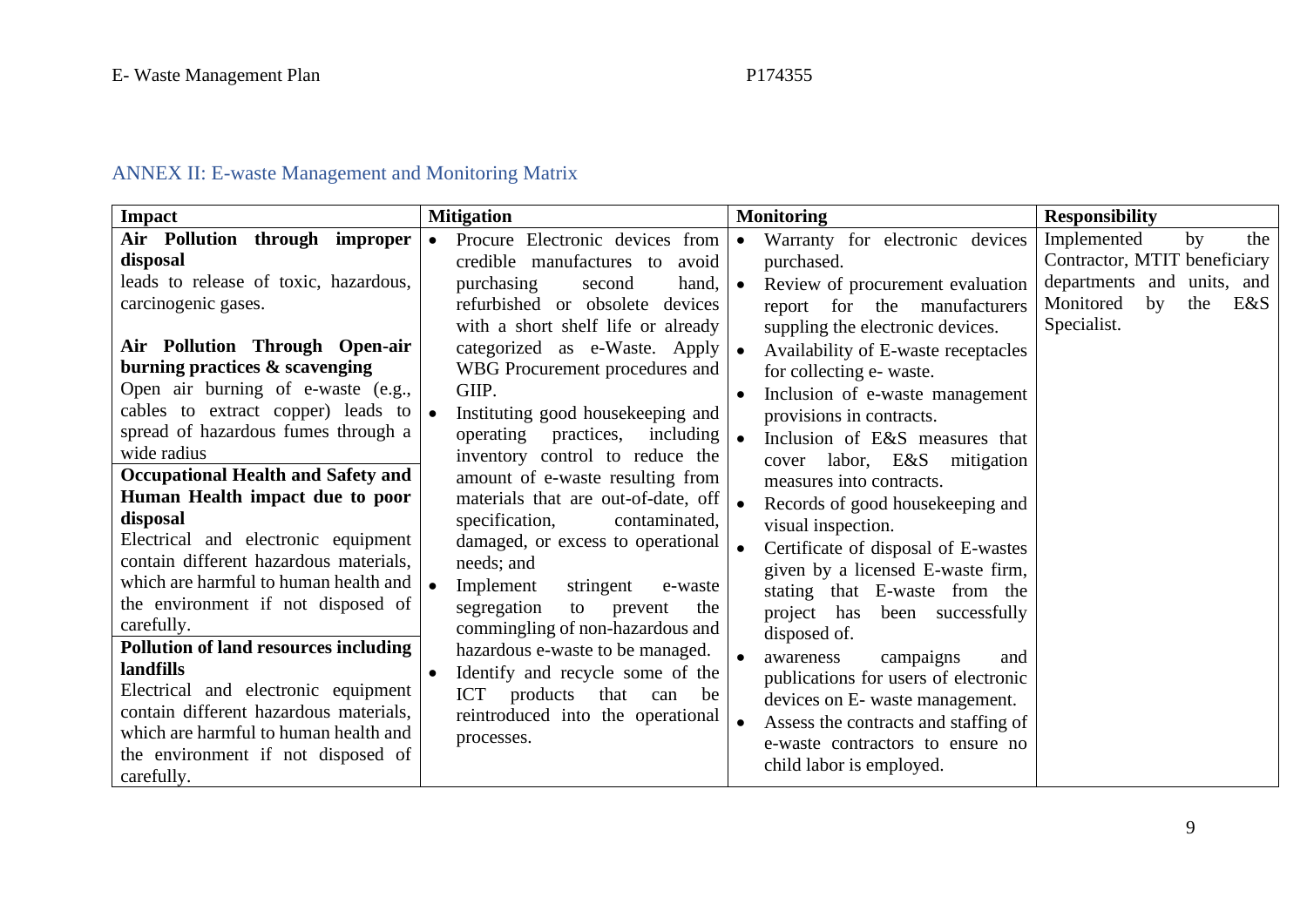| <b>Pollution of water bodies</b>       | Establish<br>collection<br>E-waste              |
|----------------------------------------|-------------------------------------------------|
| Electrical and electronic equipment    | centers, including collection bins,             |
| contain different hazardous materials, | receptacles.                                    |
| which are harmful to human health and  | Contract a licensed E-waste firm/               |
| the environment if not disposed of     | liaise<br>with<br>appropriate<br>$\alpha$       |
| carefully.                             | authorities for to timely remove E-             |
| Growth of informal E- waste            | waste for treatment and / or                    |
| disposal centers                       | disposal at permitted facilities.               |
| Improper and indiscriminate disposal   | Ensure that receiving entities or               |
| of E-waste is likely to lead to the    | firms are contractually committed               |
| mushrooming of informal<br>waste       | to providing their workers with all             |
| disposal centers in neighborhoods      | necessary<br>requirements<br>and                |
| which further exacerbates the problem  | provisions in accordance with the               |
| of E-waste.                            | LMP,<br>PLL,<br>ESS <sub>2</sub> .<br>and       |
| Labor and Working Conditions           | Additionally, workers need to be                |
| scavenging, and primitive unlicensed   | aware of the existence of the                   |
| recycling activities often employ      | Workers' GM and are to be                       |
| workers<br>without<br>contracts<br>and | provided with orientation.                      |
| unsuitable working conditions (wages)  | Conduct awareness for the users of<br>$\bullet$ |
| below minimum wage, extra working      | electronic devices to ensure that               |
| hours, delays in payment)              | they engage in best practices for e             |
| Gender Based Violence and Child        | waste management.                               |
| Labor                                  |                                                 |
| Primitive recycling and scavenging     |                                                 |
| workshops could posses the risk of     |                                                 |
| employing children and/or women who    |                                                 |
| might be subject to abuse, harassment  |                                                 |
| and/or exploitation                    |                                                 |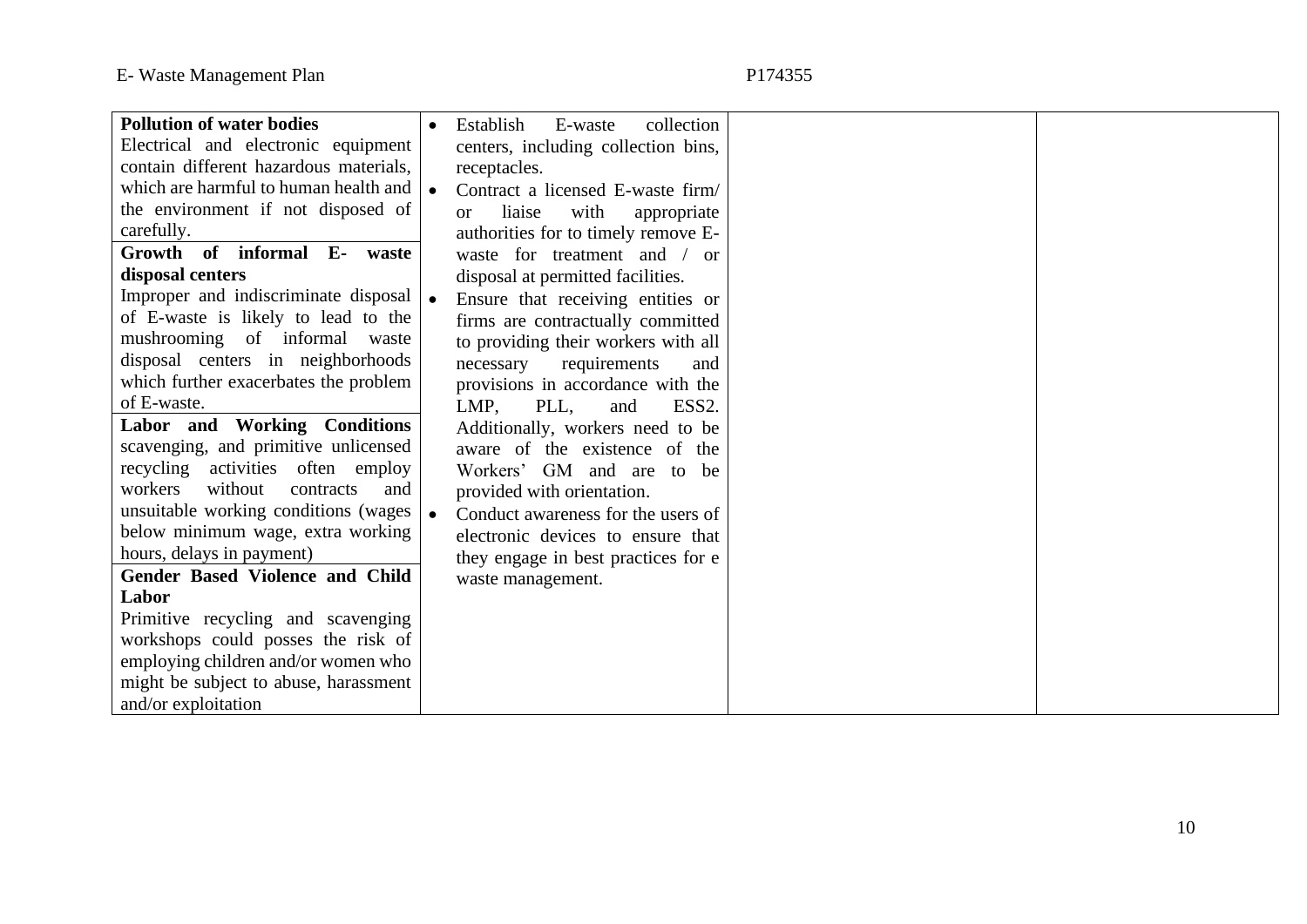# ANNEX III: Inspection Form Template

<span id="page-21-0"></span>

| E-waste Type Generated | Hazardous Content? | Segregated  |           | Stored      |           | Recycled/     |           | Disposed    |             | Satisfactory |           |
|------------------------|--------------------|-------------|-----------|-------------|-----------|---------------|-----------|-------------|-------------|--------------|-----------|
|                        | (Pb, Hg, PAH, )    |             |           |             |           | $\sf Reused/$ |           |             |             |              |           |
|                        |                    |             |           |             |           | Recovered     |           |             |             |              |           |
|                        |                    | $\mathbf Y$ | ${\bf N}$ | $\mathbf Y$ | ${\bf N}$ | $\mathbf Y$   | ${\bf N}$ | $\mathbf Y$ | $\mathbf N$ | $\mathbf Y$  | ${\bf N}$ |
|                        |                    |             |           |             |           |               |           |             |             |              |           |
|                        |                    |             |           |             |           |               |           |             |             |              |           |
|                        |                    |             |           |             |           |               |           |             |             |              |           |
|                        |                    |             |           |             |           |               |           |             |             |              |           |
|                        |                    |             |           |             |           |               |           |             |             |              |           |
|                        |                    |             |           |             |           |               |           |             |             |              |           |
|                        |                    |             |           |             |           |               |           |             |             |              |           |
|                        |                    |             |           |             |           |               |           |             |             |              |           |
|                        |                    |             |           |             |           |               |           |             |             |              |           |
|                        |                    |             |           |             |           |               |           |             |             |              |           |
|                        |                    |             |           |             |           |               |           |             |             |              |           |